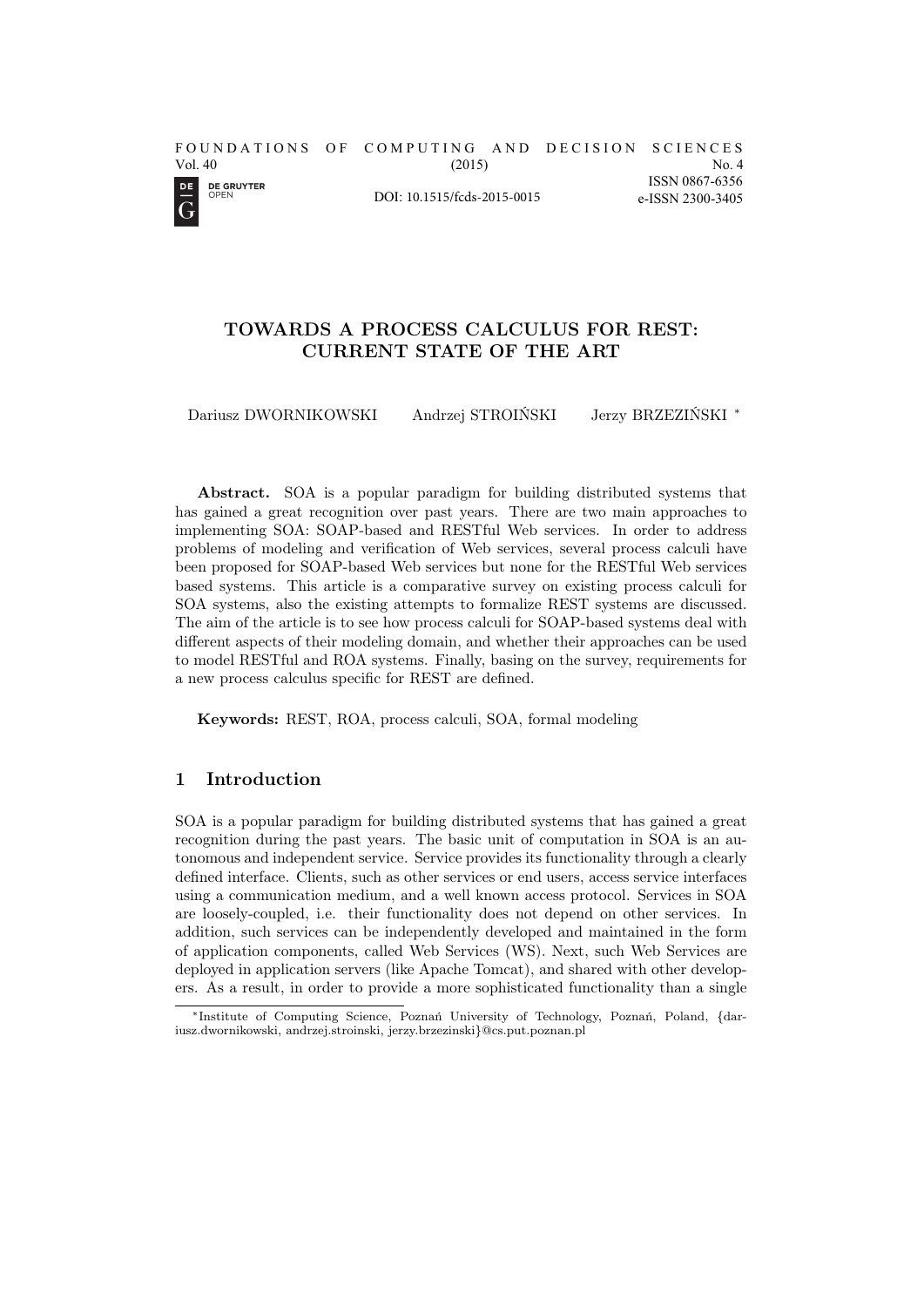service, services need to be composed into business processes, i.e. workflows where services act as clients to other services. Business processes can be either composed by means of orchestration or choreography.

Orchestration distinguishes one of the services to play the role of an orchestrator, which manages invocation of other services according to an execution plan provided by the programmer. Orchestrators are often called business process engines, and have quite many implementations: BPEL [3], Jolie [26], JOpera [27], and ROsWel [9].

On the other hand, in choreography services determine next steps of business process execution independently, basing only on their local knowledge. In consequence, such an approach can be more efficient because of the lack of business process engine, however the management and maintenance cost of such systems is much higher. This is why choreography is practically not used in production.

There are two main approaches of implementing SOA: SOAP-based and RESTful Web services. SOAP-based systems are highly standardized and use SOAP (*Simple Object Access Protocol*) as a communication medium. SOAP provides means to execute methods provided by a services' interfaces. In this approach, WSDL (*Web Services Description Language*) is used to describe service interface in XML format, giving a way to automatically access the knowledge of service's functionality. WS-BPEL engines are common orchestrators used to compose services into business processes in SOAP-based SOA systems. WS-BPEL language describes procedurally when and which services are execute during a business process execution. In this approach, HTTP protocol is used only as a transportation layer. SOAP protocol message semantic is encapsulated in the form of so called SOAP envelope (in the form of an XML document), and placed in the *DATA* field of HTTP message. Unfortunately, SOAP is only a communication protocol, so in order to provide more sophisticated mechanisms, a huge stack of standards for SOAP-WS has been defined, often addressed to as WS-\*. In consequence, in the context of large scale Web applications, SOAP and WS-\* are not efficient in terms of computational and communication costs.

In order to address the problem of complexity and difficulty in using SOAP-based systems Roy T. Fielding introduced REpresentational State Transfer (REST) [18]. REST does not use the whole stack of XML-based WS-\* protocols, hence it is more "lightweight" and leads to easier and cheaper development, and maintenance. RESTful Web Services (Web Services implemented according to REST model) organize functionality into collection of invocable resources and relationships among them. A resource is the main element of abstraction, rather than a service. All resources are uniquely identified, and are hierarchically composed. In REST, the set of basic operations limited to CRUD (Create, Read, Update, Delete) operations, more complex operations are possible to implement by executing basic operations in chains (e.g. POST-GET to check your writes). The most common implementation of REST is ROA (*Resource Oriented Architecture*) which uses the existing Web infrastructure, specifically the HTTP protocol [38]. In ROA, CRUD operations are mapped onto HTTP methods, i.e. GET, POST, PUT, and DELETE, etc. In fact, ROA approach also adds guidelines how to use, HTTP methods other than CRUD but this is only introduced as neat pick to use RESTful systems in a more user-friendly way. Finally, the unique addressing and hierarchy property of RESTful systems is supported by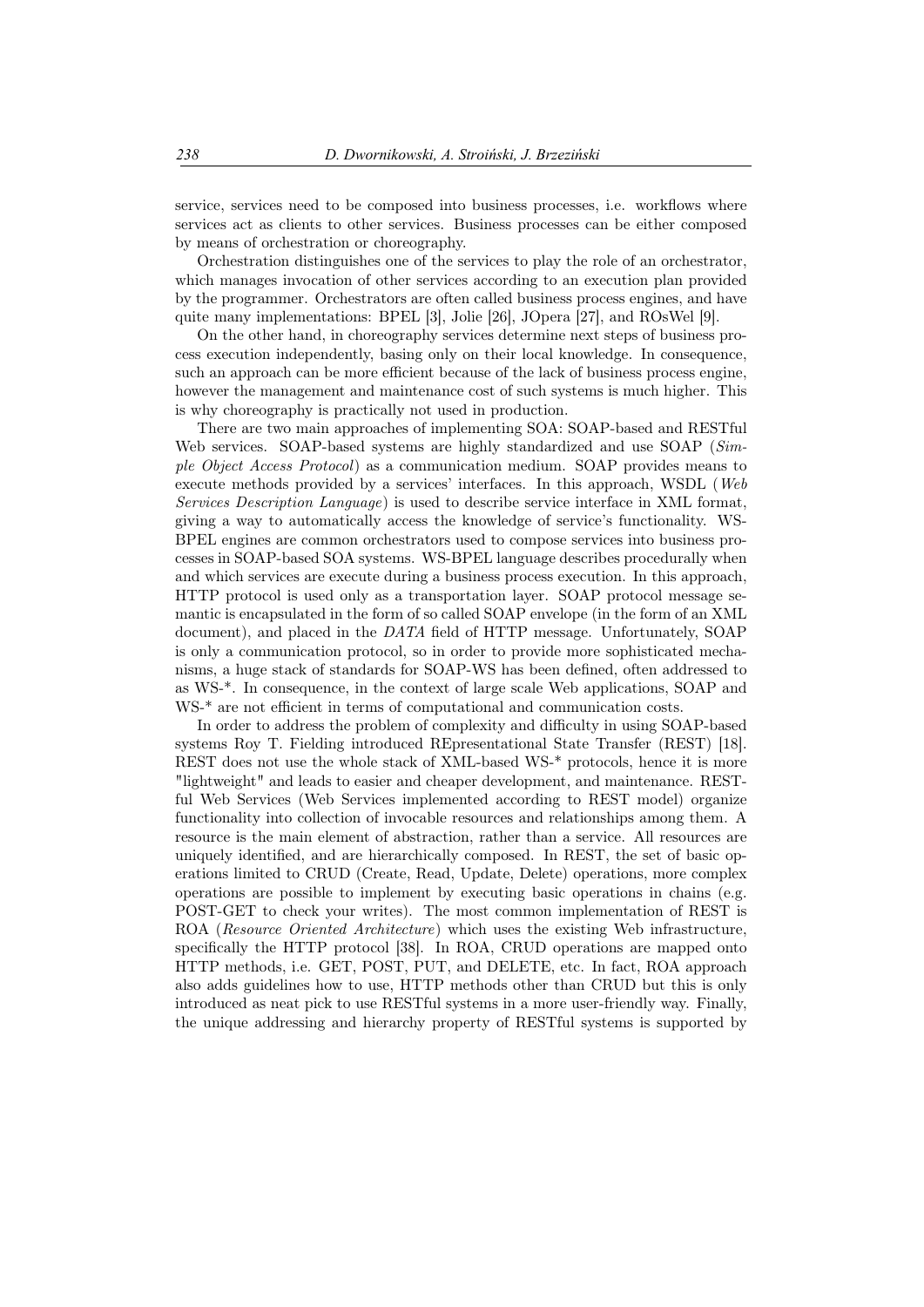the URI standard. More on SOAP-based systems, REST and ROA, and differences between the two main approaches to SOA can be found in [35] and the Section 2 of this paper.

Both in SOAP-based and REST approaches however, the same problems with service composition can occur, and in the result can yield an incorrect system behavior. In the case of large scale systems some of the advantages like modular architecture, incremental and continuous development (introduced by SOA approach independently) lead to undesirable situations like cyclic invocations and/or missing service invocation. There is also a problem of automatic, or semi-automatic, process composition that fulfils certain requirements, such as safety, liveness, or widely understood correctness. These problems can be addressed by understanding how services behave, how they communicate within a business process, and finally what are the correct runs of business processes. Among various semi-formal techniques, and algorithms, number of formal methods, mainly process calculi, has been proposed to model and understand behavior of services and business processes. Process calculi can be used to model a system composed of services prior to its implementation to verify its properties with model checkers and specialized verification tools. These formal models can be also used to verify whether the system described in a specification is satisfied by the implementation. Finally, process calculi are a promising modelling paradigm to be used in a booming research areas of process mining, and in particular, service mining, where process models are discovered based on logs gathered from a system.

A number of process calculi has been proposed for modelling key aspects of SOAPbased SOA systems, in particular orchestration, coordination and conversations of Web Services. In this paper we specifically focus on the following formalisms that in fact are the only existing ones: the Conversation Calculus (CC) [45], SOCK [22], COWS [33], SCC [6], CaSPiS [7]. Unfortunately, these process calculi are not suitable to model ROA systems and RESTful Web services. We are however interested whether some parts of these calculi could provide an inspiration to create a process calculus specific for ROA and REST. Unfortunately, there has been little research on formalizing behavior of RESTful systems. The most closely related papers on the topic are [30] and [25]. Also, to some extent, formalization of RESTful systems is also present in work [34, 40, 31] but the focus there is put on describing RESTful APIs and enhancing it with semantic information.

The paper is structured as follows. Section 2 discusses differences between SOAPbased Web services, RESTful and ROA, in Section 3 we give a short introduction into what process calculus is. Section 4 briefly discusses the process calculi analysed in the paper. A framework for comparing and analysing the calculi has been presented in Section 5, whereas Section 6 contains the comparison of process calculi for SOAP-based systems, and Section 7 discusses approaches to formalize REST and ROA systems. Finally Section 8 contains concluding remarks.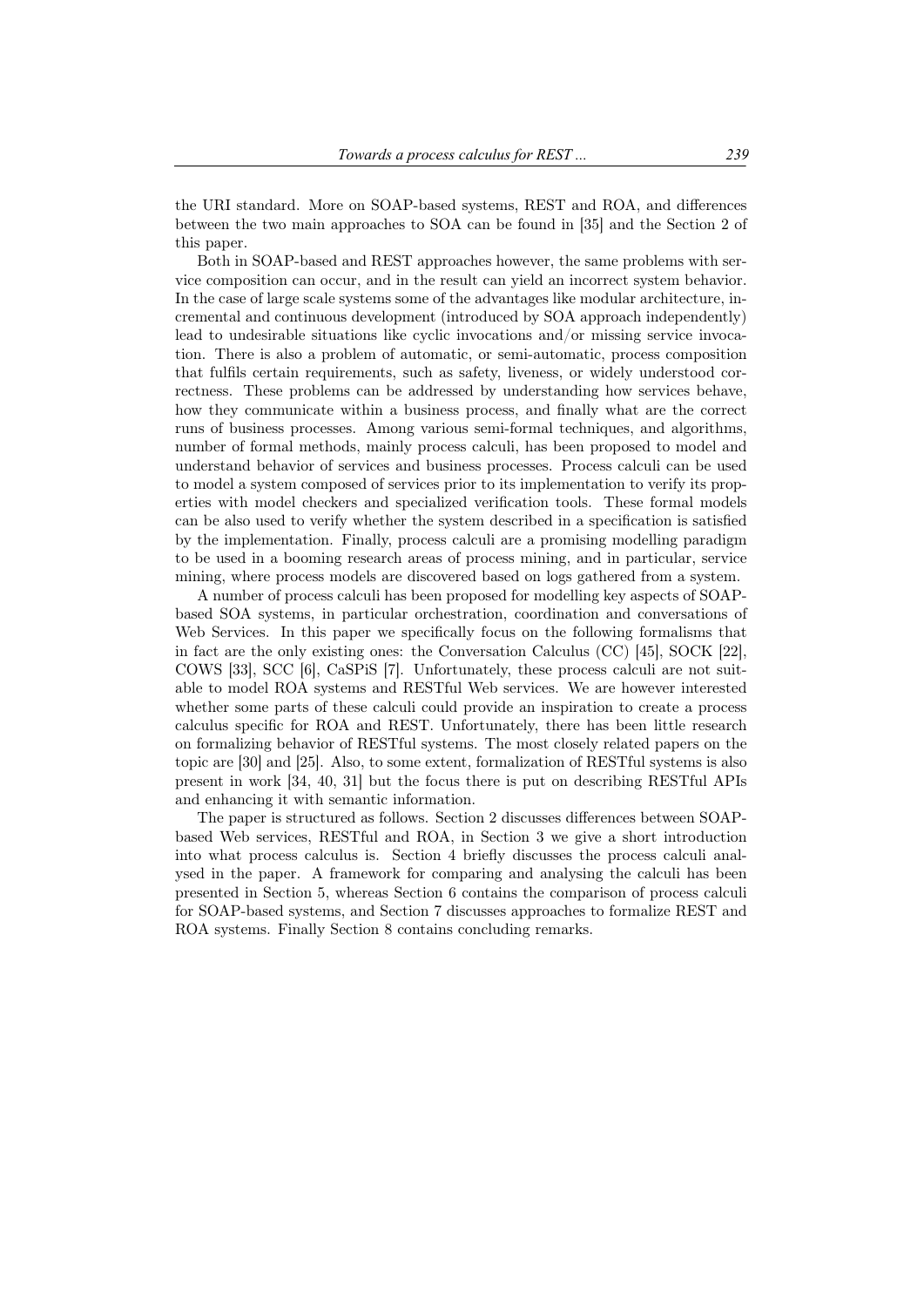## 2 Differences between SOAP-based and RESTful Web services

The great advantage of SOA compositionality. Service composition into business processes often has a formal basis that allows users and developers model distributed systems structure and behavior. Thanks to that, the formal verification and further enhancement of SOA system is possible. Unfortunately, SOAP-based and RESTful systems are significantly different, consequently preventing using methods specific for SOAP-based approach in REST and ROA, and possibly vice-versa. In the context of this paper, it is crucial to understand major differences that make ROA different from SOAP-based systems. Below we provide a list of these differences:

Different granularity and first class citizens: From the client point of view, in REST and ROA resources are first class citizens in the system. There is no notion of a service (as in SOAP), understood as a closed entity with a closed set of functionalities, and a clearly defined location. In REST, location (hosts) of resources and sub-resources is not known, even resources that are semantically close can be in fact places in completely different hosts. This has also another important consequence, in SOAP there is a one to one relation between the application process and its service, in REST on application process can be behind a bunch of resources.

Hierarchical resource dependency: In ROA, the whole functionality is provided in a form of resource collection available for invocation in some order by a client. REST and ROA uses URI to address resources, natural consequence of URI addressing is hierarchy. This causes some resource to be simply a sub-resource of others.Correctly modeled and implemented RESTful system will use URI addresses to pinpoint inclusion of some of resource inside other ones. In SOAP services are closed and non divisible entities, there is no hierarchy among them.

Resource representation and HATEOAS: In REST every resource can have many representations, which are produced to a client, depending on what is needed. If a client is a Web Browser used by a human, resource can show its HTML representation - a Web page as we know it. When accessed by a computer program, the same resource can produce an XML or JSON representation that is known to be easy to be processed by a computer. Which type of representation is showed is requested by a client, which sets the mime type of the requested resource representation typically in the *Accept:* header of the request [24]. Different resource representations may contain links to other resources, just as a Web page contains links to other Web pages. Client can then automatically follow the links and "uncover" its path in the processing of the business process it executes. This property is called *Hypertext as the Engine of Application State* - HATEOAS, and is very specific to ROA [38]. Thanks to that a client does not have to posses the whole knowledge of every possible step in a business proces but rather can learn it from other resources in forms of links.

System logic on the client side: The system execution knowledge is stored at client's side (calling resource), in contrary to SOAP-based services where the execution knowledge is stored in a server, where a particular SOA service is deployed. Thus, the business process logic is executed at the client side (active) due to the fact that client simply operates on resources by invoking them using a finite set of predefined operations. In consequence, a client stores information about the workflow execution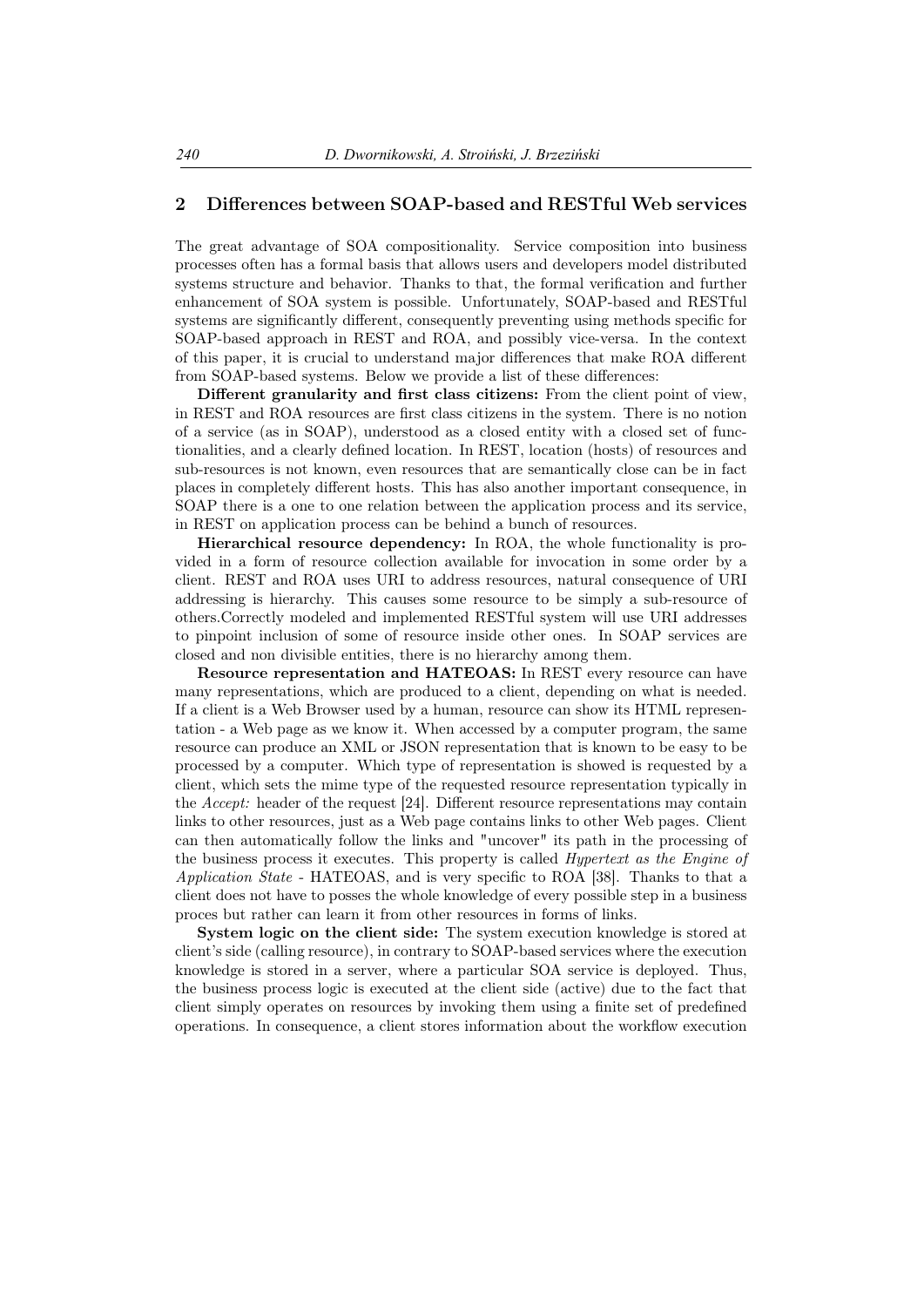

Figure 1: A resource acting as a client to another resource

between resources. It is a client's responsibility to pass the output data from one resource to the input of other resource, and to follow links from one resource to another, according to HATEOAS property. Effectively, a business process in ROA is a resource, and can be nested in another process resource, acting as a client towards it.

Passive role of resources: Resources in ROA are passive, they only provide appropriate representation and implementation of each available operation, and execute it only on client's demand. Such an approach introduces unique, and often desirable properties like stateless communication and unified interfaces. Detailed description of these properties and their importance is discussed in [18].

Business process is a resource: In order to achieve complex functionality in ROA, client composes resource invocations (consist of predefined set of operation CRUD) into workflows or business processes. In consequence, resources can act as clients and compose desired functionality using other resources. A client resource will further be called a *process resource*. In Figure 1, client invokes passive resource (resource A), which invokes resource (resource B) in order to fulfil request from the client. Finally when resource B sends the response, resource A is able to send the response to client's request.

Process resources may be nested: Resources and process resources may be nested, and be further orchestrated into more complex process resources. Here resources act as clients to other resources. In such a case, process logic is also nested in internal events of resources. A Petri Net in Figure 2 shows an example of how important local events are. First, there are three cooperating resources: resource A, resource B and resource C, where resource A plays a role of business process resource composing two other resources with logical or workflow pattern. The events A::b and A::d are in alternative path of execution of business process at resource A, thus only one of them will be executed. In consequence sending the message req1 to resource B or message req2 to resource C will occur depending on the decision made in state represented as place  $p(\lbrace A : a \rbrace, \lbrace A : b, A : d \rbrace)$ . In the alternative case in which there are additional events  $A: a'$  and  $A: a''$  the decision about which resource (B or C) to invoke later is done in a place  $p(\lbrace A : a \rbrace \lbrace A : a', A : a'' \rbrace)$ .

HTTP protocol as a communication layer: ROA system is constructed from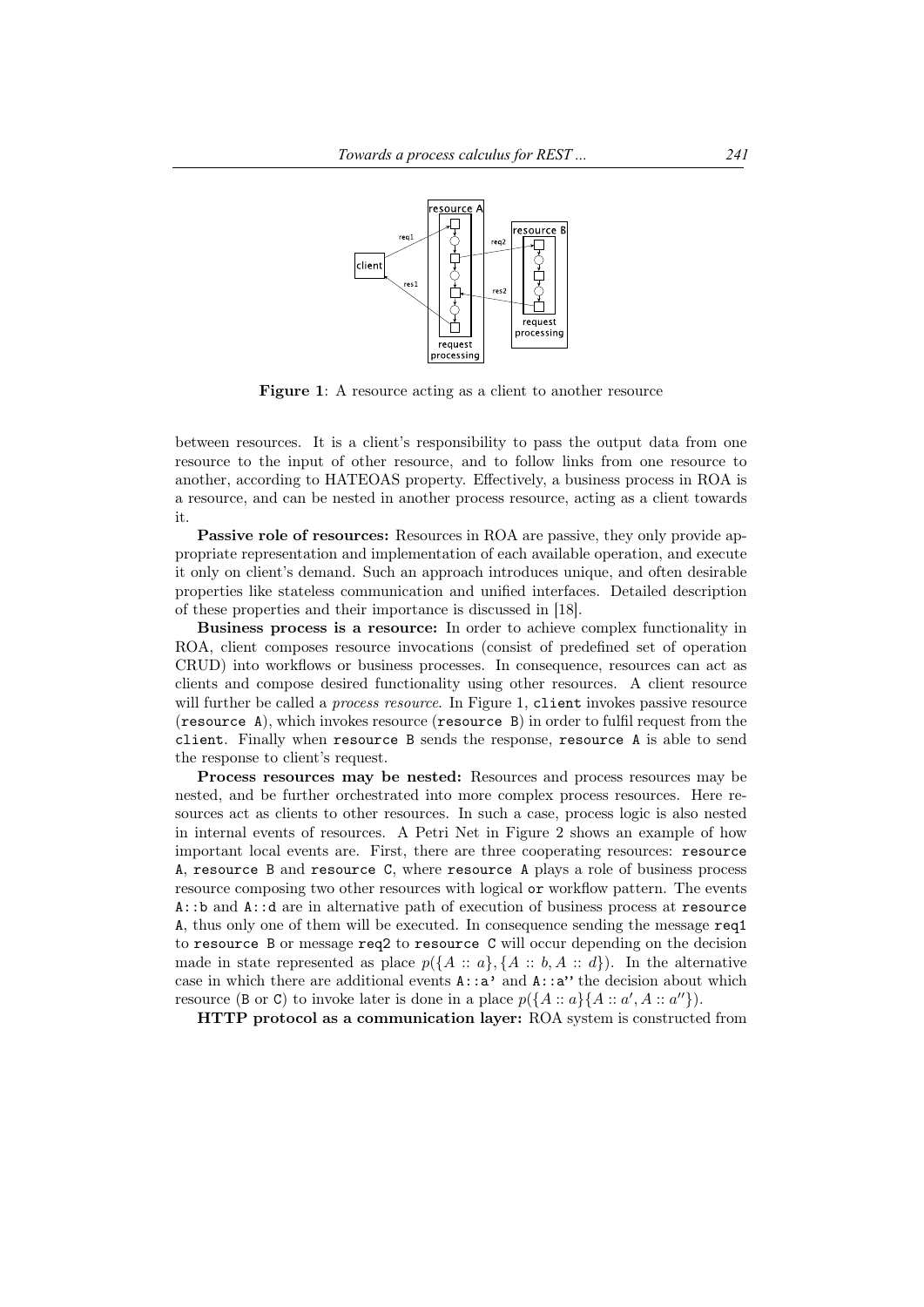

Figure 2: Nested business process, and local events dependencies



(a) sync. two-way interaction (b) async. two-way interaction

**Figure 3:** Two-way service interaction model [14]

a collection of interacting resources. During this interaction, resources use HTTP protocol as a communication medium. Semantics of HTTP protocol is used in order to determine how to handle the request [17]. Some HTTP methods are required to be safe, i.e. they do not modify the resource, which means they can be cached, prefetched without any changes in the resource. The only safe methods are GET, OPTIONS, and HEAD. There are also methods, which are idempotent, meaning that they can be called multiple times on a resource without different results, e.g. GET, DELETE, and POST are examples of idempotent methods.

Using HTTP as a protocol leads to a conclusion that formal model should be able to capture message semantics and make it possible to compose a simple set of messages into a more complex one with respect to commonly known process composition structures: OR, AND, XOR, loops, etc.

Service interaction model: According to [14] SOAP-WS defines two types of service interaction patterns: two-way and one-way. First one, is a simple communication where service A invokes service B and later service B sends a response to the service A. This case is depicted in Figure 3. This interaction pattern can be further divided into two sub-patterns: synchronous or asynchronous communication.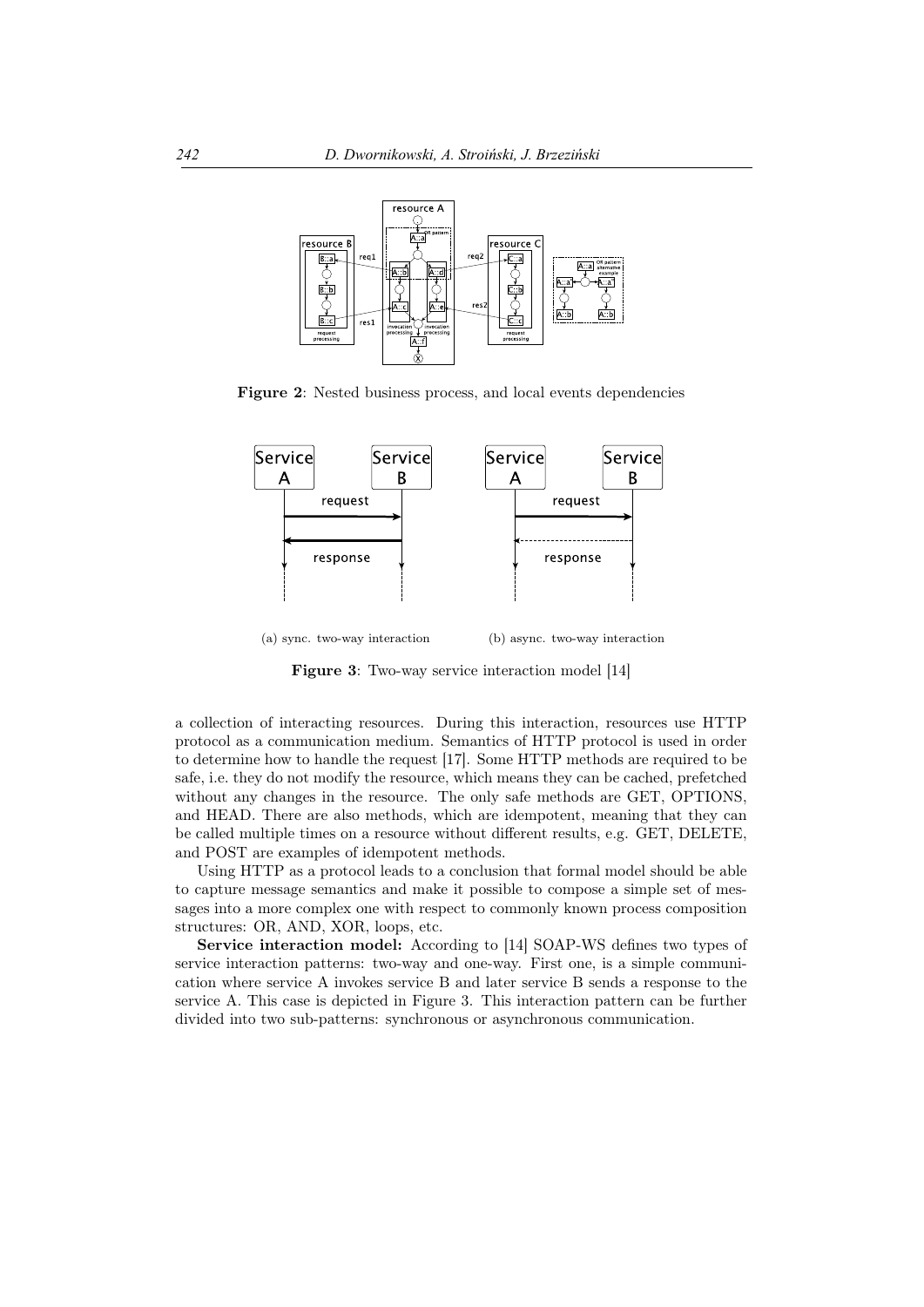

(a) request one-way interaction (b) notification one-way interaction

Figure 4: One-way service interaction model [14]

The second type of service interaction is one-way communication. Here the subtype of interaction depends on the service point of view. Lets consider Figure 4a. Here service A simply invokes service B and does not receive response. In the Figure 4b the role of service is reversed. The service A passively waits for invocation from service B in order to become notified. In consequence, if some service requests another service with one-way request invocation pattern, from the requested service point of view the invocation pattern used is notification.

In contrary to SOAP-WS interaction patterns, in ROA systems resources communicate using HTTP protocol, and its methods. In ROA, each time a resource is invoking another one with a HTTP method, it immediately needs to get a response; this is a synchronous communication pattern. This does not mean that RESTful Web Services cannot communicate asynchronously but this type of communication is stimulated by a series of synchronous communications (Figure 5).

In Figure 5, event A::a of sending message to resource B occurs in resource A. Next, in resource B message from resource A is received. Then, internal processing in resource B takes place  $(B: b)$ . In addition, it is important that in resource A, during communication, any internal processing between events  $A: a$  and  $A: b$  is not possible because of request-response communication model of HTTP protocol. When internal processing in the resource B is finished it sends  $(B::c)$  back the response back. Resource A receives the result in event A::b. Further, there is a second analogous synchronous call to the same resource. Both call, together, can simulate an asynchronous call to a resource.

In practice these two synchronous calls would be implemented in HTTP, using its 202 return code. The first call would get a 202 return code (Accepted). This code means that a request has been accepted but not processed. Client would however get a link with an address where it should expect the answer. The second synchronous call would be to get the answer.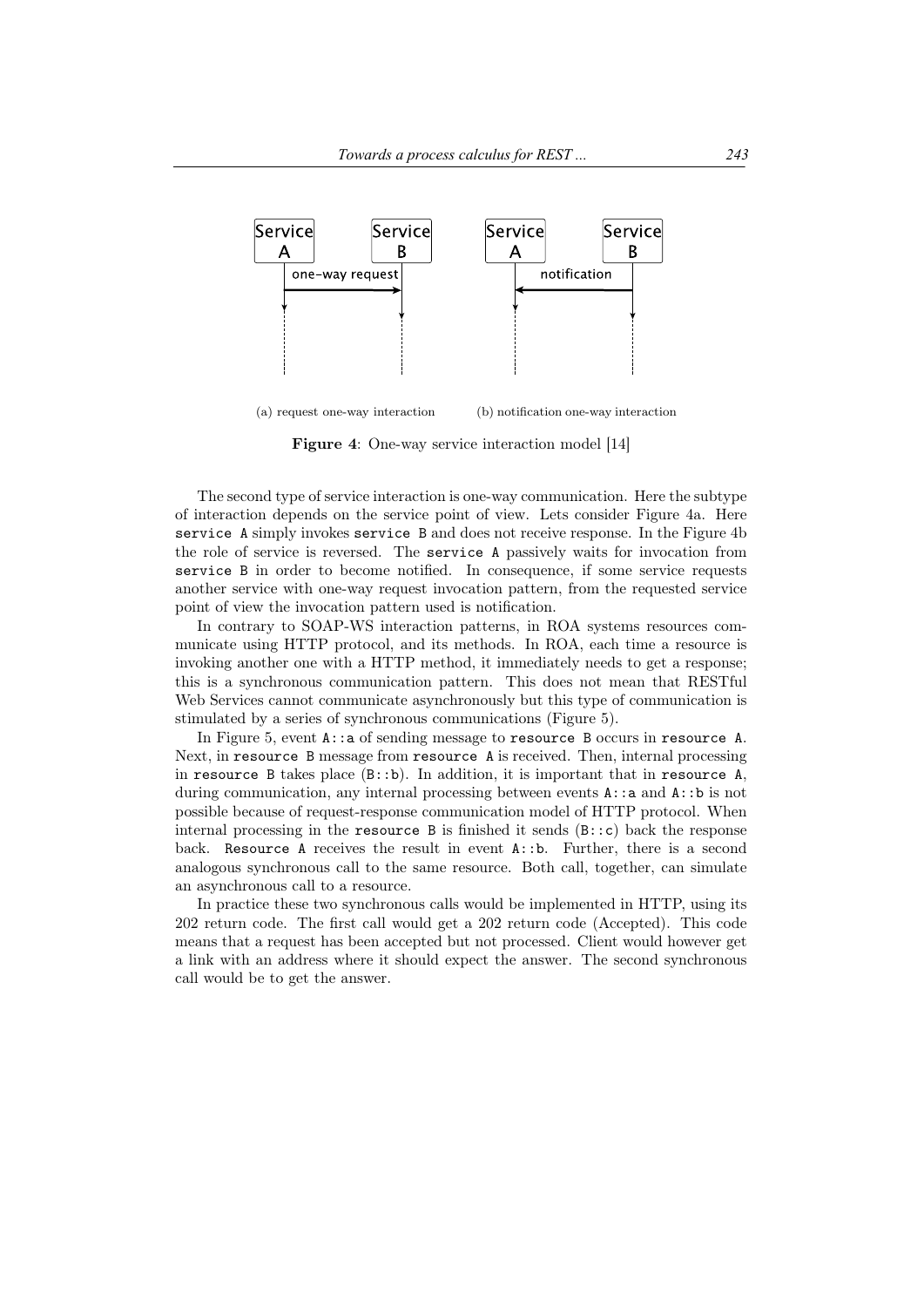

Figure 5: Asynchronous communication implemented by a sequence of two synchronous communications.

## 3 Introduction to Process Calculi

Process calculi are formal languages for algebraic representation and reasoning about processes and their behavior [19]. In process calculi processes are defined using symbolic terms, these terms are manipulated and composed using a set of operators. Operators, as well as terms provide a syntax of a process calculus, whereas semantics of the language is expressed with the use of structural operations semantics (SOS) rules [36, 19]. The rules define how a process calculi expression evaluates, and what is more important, how process behavior evolves. SOS rules induce a process graph (or a labelled transition system), which graphically represents a whole state space of a process with its all possible states.

Most of process calculi define a common set of operators, prefixing (*.*), alternative composition (+), and parallel composition (*|*). A process is defined by actions it can perform (ranged over *a, b, c..*). For example, a simple process that can perform action *a* and *b* in sequence, can be defined as *a.b*. Alternative composition, often represented by + adds non-determinism, so process which can perform either *a* or *b* is defined as  $a + b$ . An infinite behavior can be expressed using recurrence, e.g.  $P = a.b.P$ states that process can perform actions *a.b.a.b.a.b..* ad infinitum. Two processes that work in parallel can be written as  $P \mid Q$ . If we define  $P = a.b$  and  $Q = c.d$ , possible transitions of  $P \mid Q$  will be: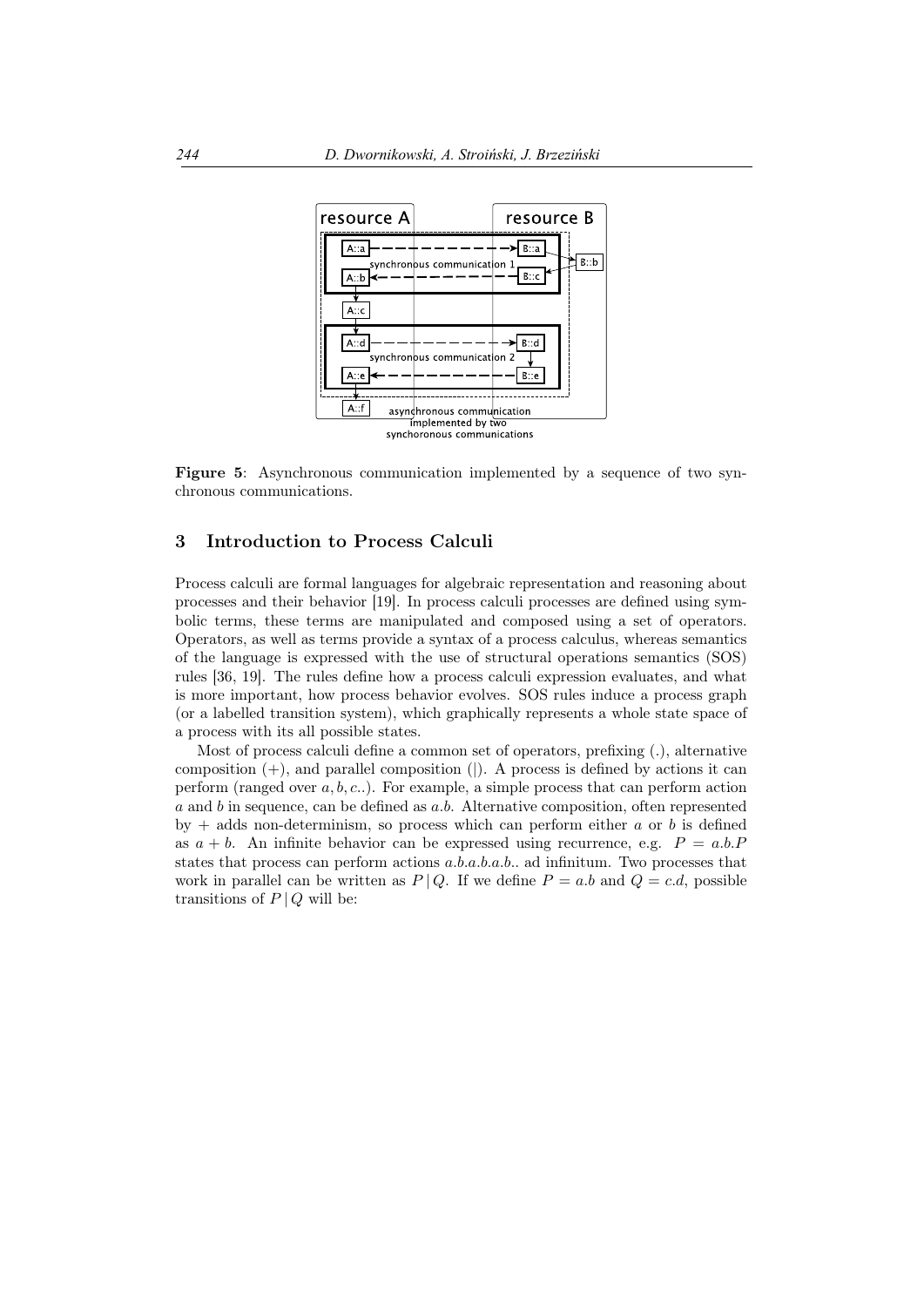$$
P | Q \xrightarrow{a} b | Q \quad P | Q \xrightarrow{c} P | d
$$
  

$$
b | Q \xrightarrow{b} Q \quad b | Q \xrightarrow{c} b | d \quad P | d \xrightarrow{a} b | d \quad P | d \xrightarrow{d} P
$$
  

$$
b | d \xrightarrow{b} d \quad b | d \xrightarrow{d} b \quad P \xrightarrow{a} b \quad Q \xrightarrow{c} d
$$
  

$$
b \xrightarrow{b} \sqrt{d} \xrightarrow{d} \sqrt{}
$$

What distinguishes process calculi from other formal modelling techniques is abstraction, compositionality, extensibility, and compactness.

When modeling a larger system, where many processes communicate, and synchronize to accomplish a common goal, it is sometimes hard to model every possible behavior. In fact, not every possible behavior is crucial from the point of view of a modeller. For example, in verification of a network protocol for inter-process communication, one is interested in actions in processes that conform to communication, i.e. sending, receiving, delivering and waiting for messages. Other actions, internal actions of processes, such as writing to disk, memory access, and logging may be insignificant from the point of view of the modelled protocol. Process calculi provide abstraction mechanisms that give a possibility to *hide* certain behaviors in a model thus simplifying it [4].

Compositionality in process calculi gives the possibility to create larger models consisting of independently created process models. Larger models are composed using composition operators for communication, synchronization or parallel composition. When combined with abstraction, compositionality becomes a powerful tool for refining and specification testing. One can seamlessly replace a single part of a system's model with more detailed one, without altering the rest of the model. Viceversa, one can replace a detailed part of the model with a simplified one, using either abstraction mechanism of action hiding, or a new process modeled without unneeded behaviors [39].

Process calculi are extensible. New operators and syntactic elements can be added to facilitate new domain specific areas of modelling. Due to this feature there has been a plentiful number of extensions to the legacy process calculi that add new features, such as modelling of mobile processes, asynchronous communication, or modelling SOA systems.

Finally, process calculi are compact. Symbolic, textual representation is easier to process by computers, they take less space in memory, and even can easier to read by a human (e.g. in contrast to really big graphical Petri net models). Symbolic, textual representations are also ideal for automatic manipulation with the use of language processing algorithms and expressing infinite behavior using recursion operators.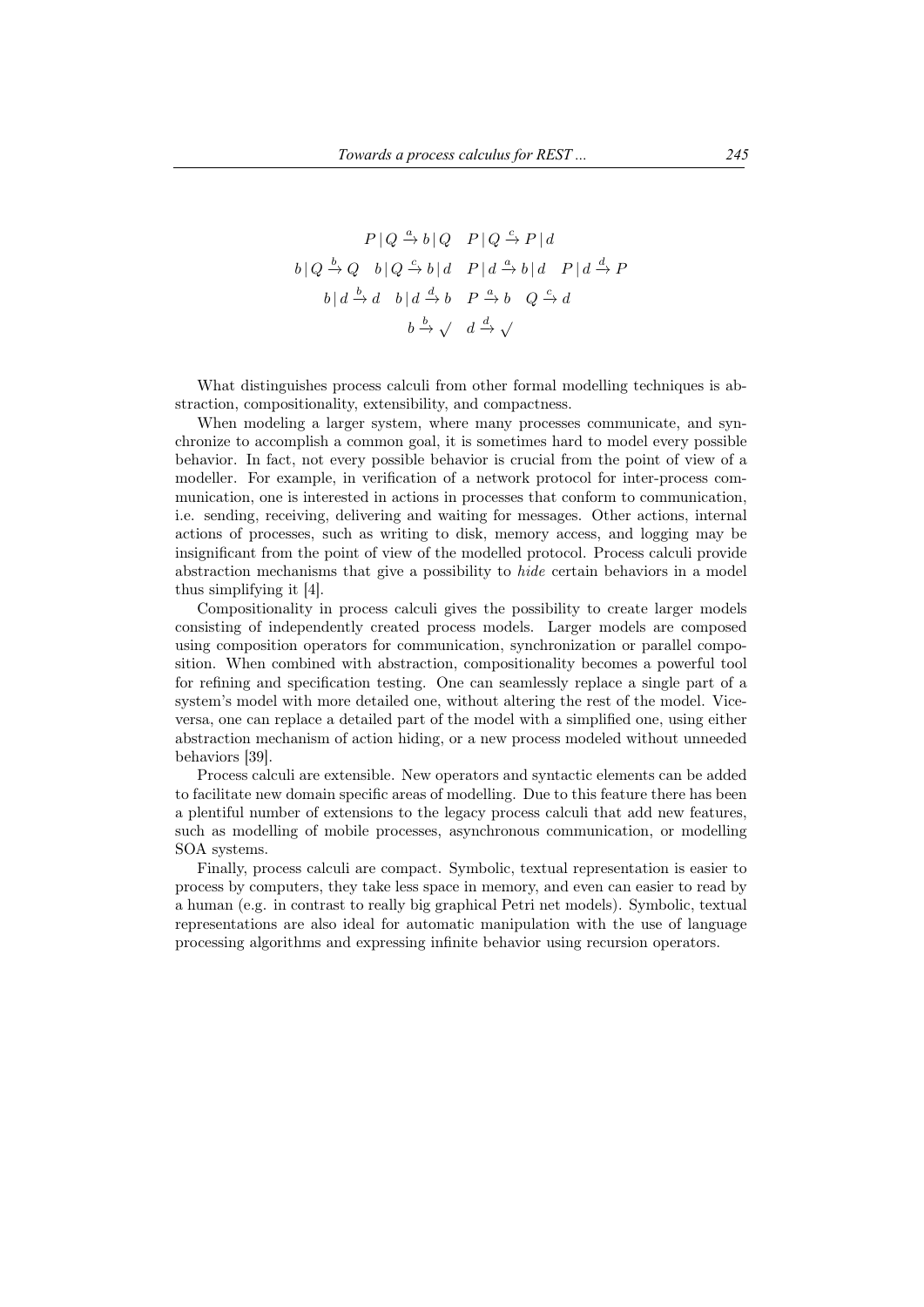## 4 Process calculi for SOAP-based systems and formalizations of REST

In this Section, approaches to formalize SOA systems implemented according to both SOAP and REST are introduced with short indication of the most important properties of each of them. Up to date, these are the only process calculi that are directly coping with the problem of formal modeling of SOA systems.

The Conversation Calculus (CC) proposed in [45] extends *π*-calculus to address central features of the SOAP-based systems. The novelty of the proposed solution is, according to the Authors, a new notion of conversation context in a SOA system. The central features of SOA, highlighted by CC, are distribution, process delegation, communication, context sensitiveness and loose coupling. Distribution is understood as an ability of a system to delegate certain activities to an external service provider, without engaging local resources. Authors notice that SOA's basic communicating mechanism is message passing but on top of it remote procedure call (RPC) and remote method invocation (RMI) are implemented. They focus on representing process delegation in their language, which is also a basic feature of *π*-calculus. Context sensitiveness is understood here as a space where computation and communication take place, context can be spatial but also behavioral.

Service Oriented Calculus Kernel (SOCK) [22] is a three layered calculus with formal semantics. Authors decompose SOA systems into three fundamental aspects: the behavior, the declaration and the composition. Each of these aspects can be designed and implemented independently of the other ones using SOCK. The three layers are represented by three calculi: *service behavior calculus*, *service engine calculus*, and *services system calculus*, are based on Author's previous work [10, 11, 21]. The first calculus deals with internal behavior of a service as well as communication primitives. Service engine calculus, on the other hand, is used for describing service deployment, i.e. parallel or sequential execution, state sharing, and sessions. Services systems calculus is used to define whole systems in terms of interactions between the services defined in *service engine calculus*.

Calculus for Orchestration of Web Services (COWS) [33] is a language which is strongly based and influenced by WS-BPEL, hence it is also suited to support only SOAP-based systems. In COWS, the basic elements are partners and operations but the basic computational entity is a service. The calculus supports shared states among service instances and allows one process to play more than one partner role. COWS borrows its constructs from well known process calculi, mostly *π*-calculus.

Service Centered Calculus (SCC) [6] is yet another calculus based on *π*-calculus , as well as Orc language [29]. SCC's Authors seek for a small set of primitives that make up a basis for formalising SOA systems. Their calculus is based on name passing and is able to explicitly express notions of service definition, invocation and bi-directional sessions. The novelty of the calculus is claimed to be the "*support for programming and composing services while taking into account their dynamic behaviour* ".

CaSPiS (Calculus of Sessions and Pipelines)[7] is an evolution of SCC, it is also based on *π*-calculus, yet the Authors state two shortcomings of *π*-calculus when it comes to modeling SOA systems. SOA has "different first-class aspects" than *π*-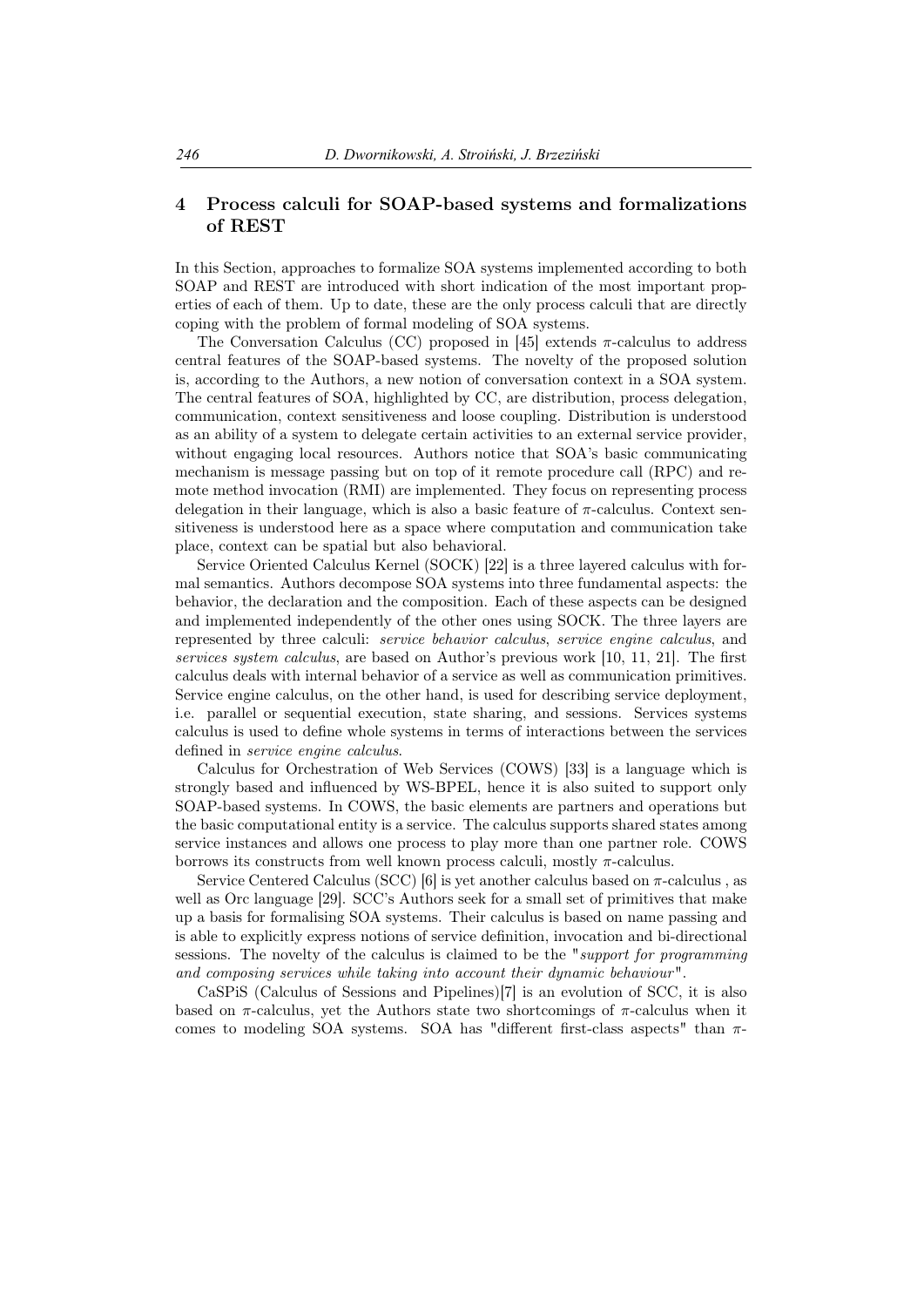calculus, and  $\pi$ -calculus "communication primitives are too liberal", i.e. they lack structure of communication topology and hence they yield the analysis too complex. Therefore, CaSPiS's design is focused around three main SOA aspects determined by the Authors to be the most important. The first one is heterogeneity of services, i.e. each service has a full autonomy in proceeding with the computation or denying it (or request). CaSPiS tries to take the consequences of these decisions into account. The second aspect is client-service interaction. Here CaSPiS aims at supporting complex and safe client-service interactions, i.e. units of activity expressing conversations between a client and an instance of a service. The final aspect is orchestration, which is understood as an assembly of different services into a new one.

There has not been much research on formalization or process calculi for RESTful systems but one needs to mention two papers. In [30] Authors formalize RESTful application by proposing a formal model and temporal logic definitions of basic ROA (Resource Oriented Architecture) properties such as HATEOAS and statelessness. The purpose of the paper is to provide formalisation to support automatic verification of RESTful application behaviour, yet the paper does not define any semantics or syntax for describing the behaviour. The contribution is however valuable because of the proposed model that can be used to build a process calculi on top of it.

In [25], on the other hand, Authors present a formal model of semantic RESTful Web services equipped with syntax and semantics. However, they do not call this formalism a process calculus. Their model is based on triple spaces mixed with *π*calculus and allows for "*complete and rigorous*" description of resource based Web systems. It is also a good basis to start a research on a formal process calculus for RESTful-based systems.

## 5 SOA calculi comparison framework

Every of the mentioned process calculi is different and tries to target different aspects of SOA. However, by looking closer, one can extract features that are common to all of the formalisms. We would like to introduce a comparison framework, where every feature that we compare has an obvious advocacy. Here we introduce several important aspects included in different process calculi which will be used for later comparison. For each of the criterion, a clear motivation of its importance in context of SOA and REST approach is presented.

Communication Probably one of the most important features of every process calculi for SOA is how it deals with communication. Although both SOAP-based and RESTful Web services use message passing as its basic communication model, more sophisticated communication schemes can be observed, such a one way communication in SOAP. The existing process calculi should offer a possibility to model these high level communication schemes, if not explicitly, then implicitly. Also semantic constrains of different methods should be taken under consideration. This is crucial from the point of view of their applications, i.e. discovering process models in service mining, verification of business processes,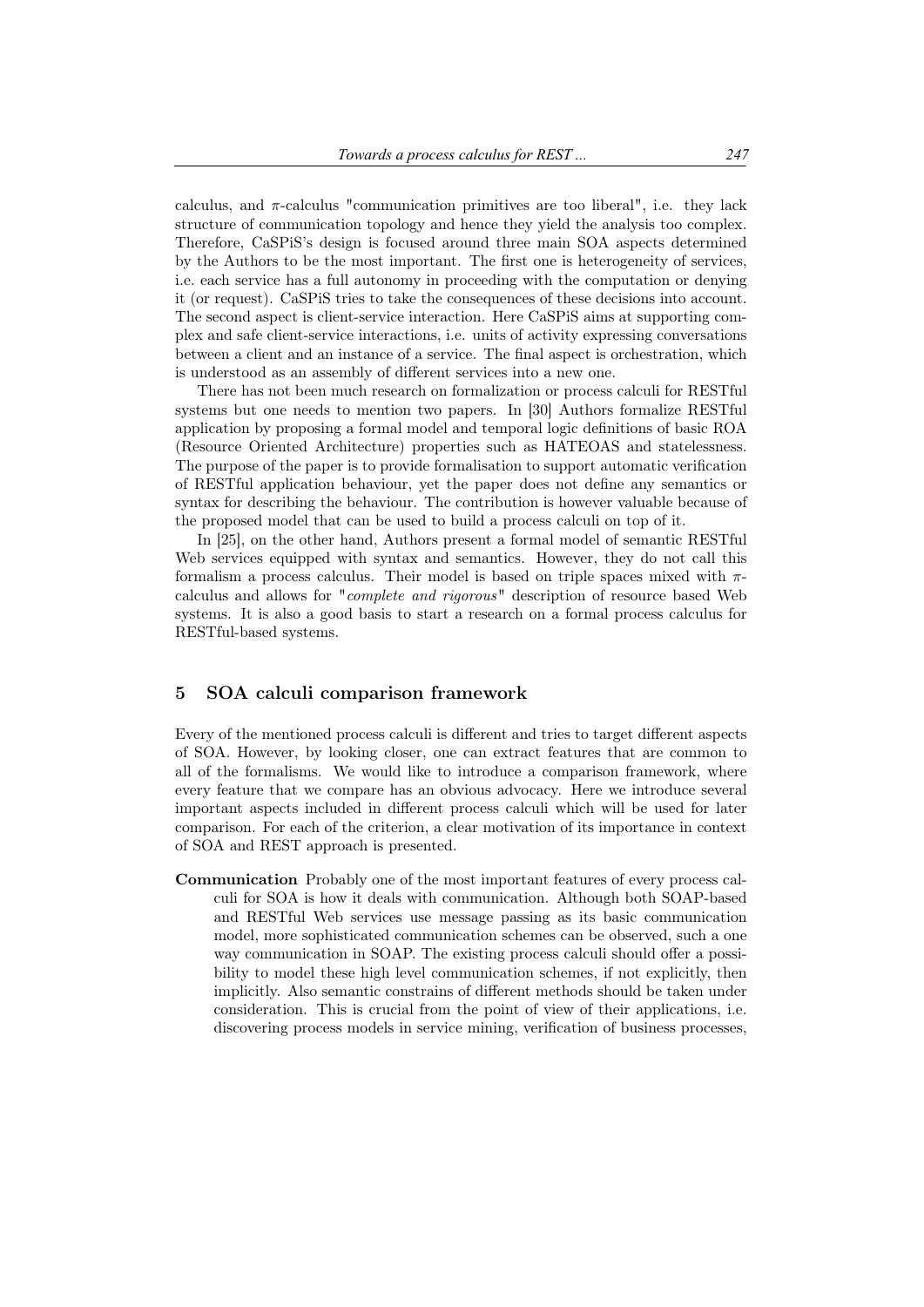liveness checking.

- Composition and hierarchy modelling Business processes is a key aspect in SOA systems, they allow to compose a complex functionality using loosely coupled Web services. Composition can be done by means of orchestration, where a central element controls the flow of a business process, i.e. orchestration engine or a client. Processes can also be composed using choreography, where services determine by their own the next step in a business process. We analyze how orchestration and choreography can be expressed in the discussed process calculi.
- Equivalences and formal correctness One of the key strengths of formal process calculi is a formal definition of equivalences on processes. We check which process calculi define equivalences, how strong they are and what they can be used for.
- Goals and domain specificness All of the process calculi claim to address SOA systems. Some of them refine their domain of application strictly to SOAPbased systems. This is either stated directly in papers or can be deduced from various hints (such as WS-BPEL inspirations). We would like to see how much the existing process calculi are domain specific, and whether they are suitable to model other SOA approaches, such as REST.
- Tool support Tools are GUI applications, modeling frameworks, model checkers supporting a given language, and libraries. In order to apply a formal language in practice, one needs a tool support. Tools can be specifically dedicated for a given process calculus, or an existing tool can be used. We check how tool support is fulfilled for the discussed process calculi.

## 6 SOA process calculi comparison

## 6.1 Communication

As far as communication is concerned we need to distinguish between communication understood in terms of process calculi as a flow of information between two (or more) processes, and communication among services. The first type of communication (we exploit name process communication) is a language element and one of the means to model interactions (along with synchronization). The second type of communication is a system specific feature that one wants to express in her or his models. Process communication can be used to model communication but it does not have to be the case. We analyze how different types/modes of communication in SOA can be expressed or whether they cannot be expressed at all. It does not matter whether a given calculus defines, or how defines, process communication operators, unless they limit or increase an ability to express communication directly. We are interested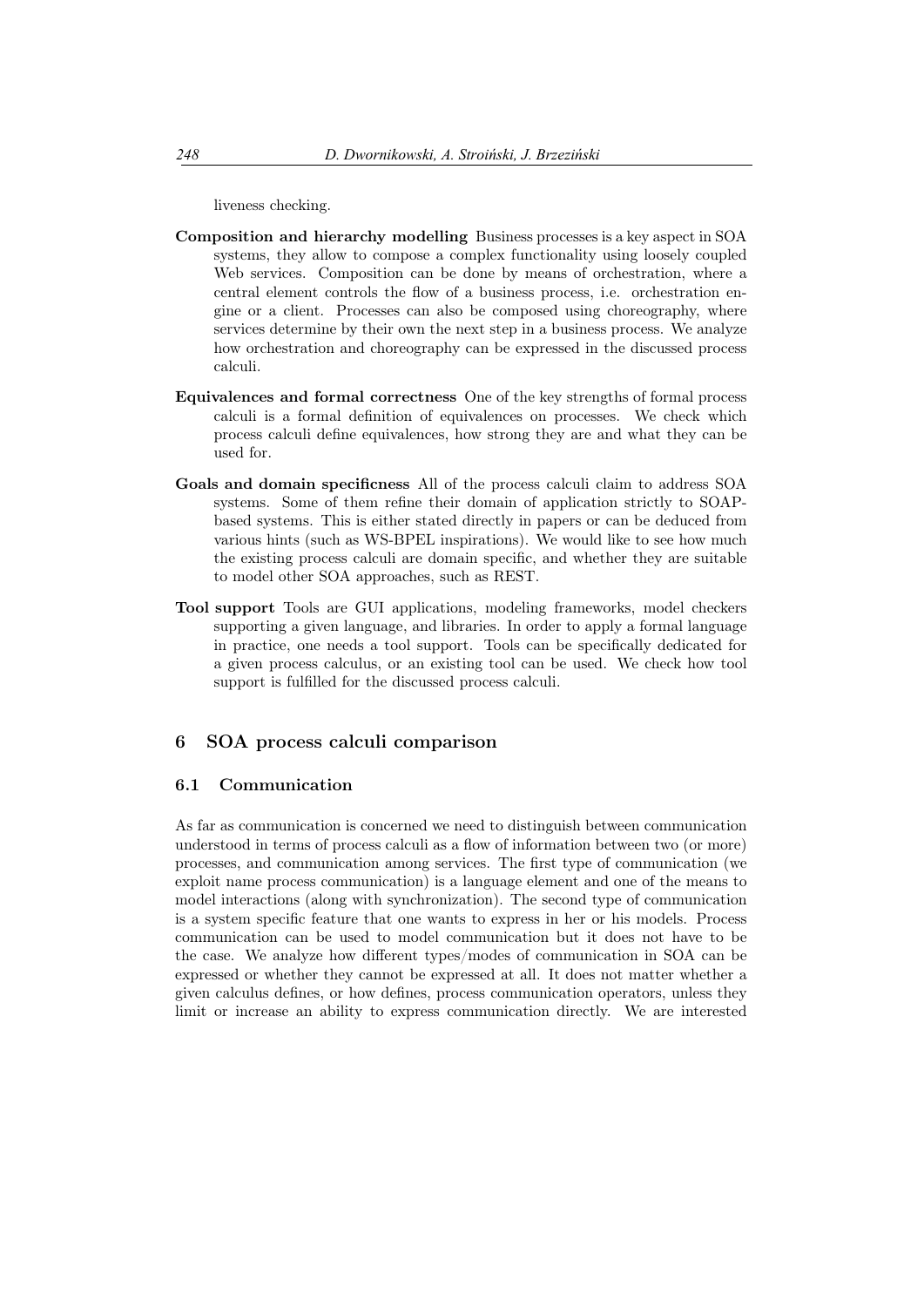Figure 6: Exemplary communication in SOCK

|  | $Client ::= getServerAddress@LB({}, ServerAddress);$ |
|--|------------------------------------------------------|
|  | getData@ServerAddress(dataID, data)                  |
|  | $LB \ ::= \ getServerAddress({}, ServerAddress)$     |
|  | $SomeServer ::= getData(dataID, data)$               |

in two aspects of communication, explicit communication modes, and possibility to model asynchrony and synchrony in communication.

In REST message semantics is important and has an explicit impact on behavior. For example GET method invoked on a resource will yield a completely different behavior of the resource than POST or PUT would. It is one of the most distinctive features of RESTful Web services when compared to those SOAP-based, where semantics of a service are in fact determined by its callable interface, e.g. method *add()* in a Calculator service will trigger a different behavior than method *divide()*. In SOAP messages carry data only, whereas in REST semantics as well. We check the discussed SOA calculi for supporting message semantics. Since they all are focused on SOAP-based systems only, they do not support this feature, because in SOAP-based Web services, which are procedural, this is not needed. Some of the calculi could be theoretically altered to accept a limited set of CRUD operations but their operational semantics would have to be reworked.

SOCK is the only one calculi which distinguishes explicitly different communication modes, yet they are based completely on those found in SOAP-based systems (especially WS-BPEL based). SOCK defines two modes of communication, one way and two way. Two modes are defined for both input and output, i.e. input operations supply a service functionality, and output operations are used for requesting service functionality. They are as follows (complementary for input and output): *One-Way/Notification* for one way mode, and *Request-Response/Solicit-Response* for two way communication. Such a duality in proposing complementary operations for input and output results from a channel like process communication. This seems a reasonable angle to determine direction of communication in SOA. Process communication in SOCK is synchronous but an asynchronous extension exists, proposed in [21]. An example of communication in SOCK, in Fig.6 can be found in [8]. We simplified the example to our needs. The example presents a simple load balancer scenario, where client asks a load balancer server for an address of a next (presumably less busy) server. After receiving a new address, the client can send a request with dataID argument, and get the corresponding data in return. *Client* is a process which sends a *getServerAddress* request to *LB* server. *LB* is a process, which accepts *getServerAddress* message and responds with a server address for a less busy server at the moment. *SomeServer* is a process which accepts *getData* messages.

CaSPiS and SCC take a more low level approach to communication, their aim is to provide a small, formal basis for reasoning about service oriented systems. Their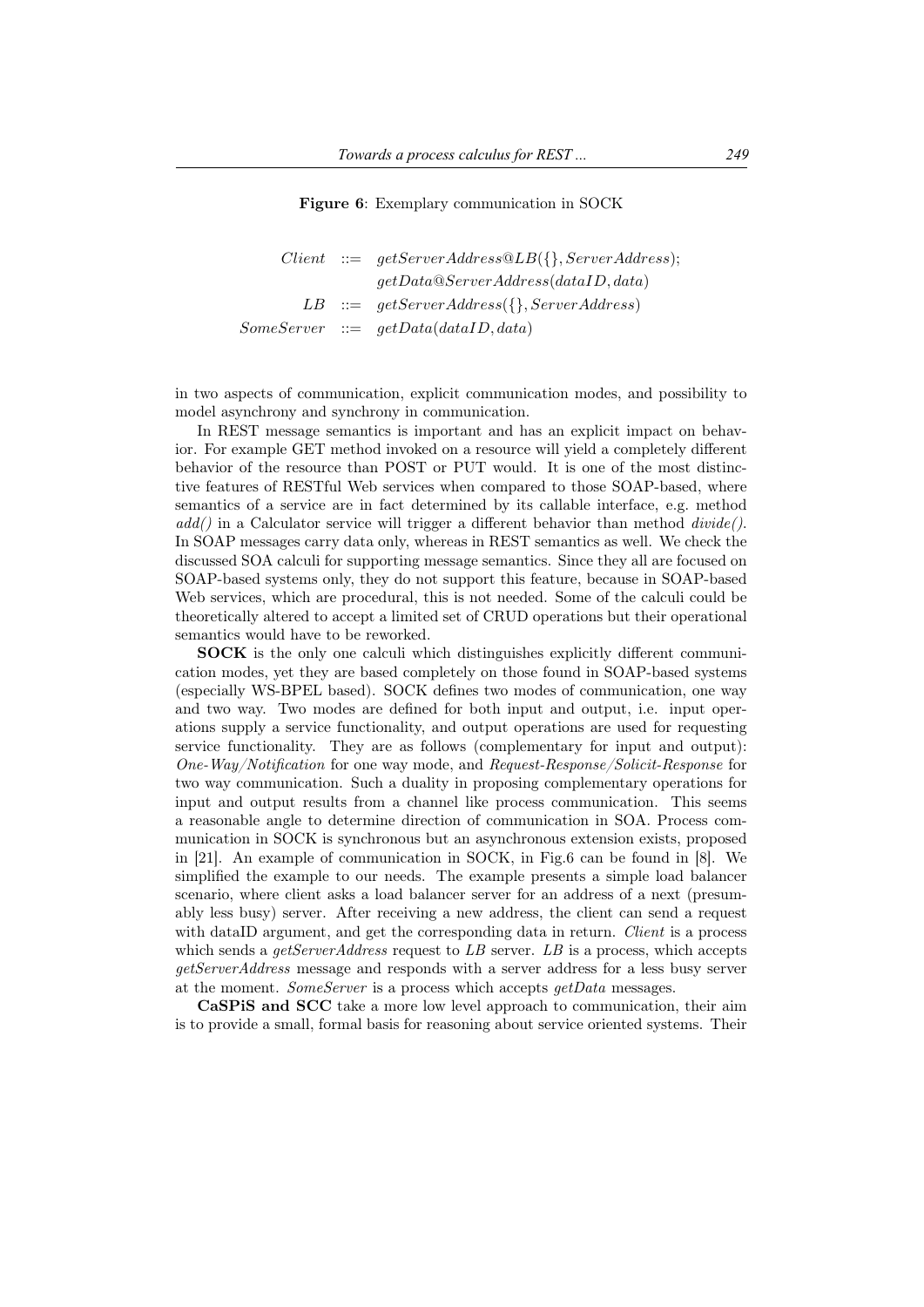Authors do not distinguish among different communication schemes, the focus is put on expressing bi-directional sessions and different workflow patterns, as defined in [2]. The main focus in CaSPiS is put on communicating sessions using a *P > Q* operator, which says that value emitted by *P* can be consumed by *Q*. Another process communication is session synchronization, expressed by a channel like dual name operator but results in creation of a new session (or context). Taking this under consideration, both calculi seems to be way more universal than SOCK, and probably could be to some extent be used to model RESTful Web services by limiting the number of operation to the CRUD set used in REST. On the other hand, this would allow only for RESTful workflow modeling, without taking its distinguishing and features under consideration.

COWS takes its inspiration completely from BPEL, in fact, one can think of this process calculi as of a formalization of WS-BPEL. COWS tries to borrow from other calculi, such as  $\pi$ -calculus, update calculus, StAC i, and  $L_{\pi}$ , and combine them to create a calculus to express BPEL orchestration. As far as communication is concerned, COWS support asynchronous and polyadic process communication. The modes can be executed by a service (invocation) or on a service (invocation of provided operations). Communication activities in COWS are invoked with communication endpoints, which are pairs  $p \cdot o$ , where p is partner name, and  $o$  is a operation. This is a strictly procedural approach, inherited from WS-BPEL.

Conversation Calculus (CC) is yet another calculus based on *π*-calculus. The basic mode of communication is message passing, as it was in all the previously discussed calculi. However, the Authors distinguish a higher level communication mechanism built on the top of message passing, which is service invocation. They see it as a "*delegation of an invocation of a whole activity, or process to a remote party*". The novelty of CC is that it strongly ties the communication and contexts, i.e. communicating inside context, and outside contexts. It distinguished between messages sent to and from contexts, so the direction is here preserved. From this perspective, CC can be a very interesting form the point of view of expressing models of RESTful Web services process instances discovered by means of process mining. Unfortunately, CC is another example of a calculus which does not provide explicit notion of communication schemes.

Summary: As far as modeling asynchronous and synchronous communication, none of the process calculi make an explicit distinction in its semantics. However, using basic process communication mechanisms, one could model synchronous and asynchronous communication "by hand", or using a simple pattern. An example in Fig. 7 shows two processes, for clarity we assume there is a shared action communication, i.e. processes synchronize on the same action name. Processes *Clientsync* and *Server* synchronize on *send* and *recv*, 0 is a null action, or termination. This pattern is a synchronous call, *Clientsync* synchronizes with a *Server* on send. *Server* can now do action *process*, whereas *Clientsync* needs to wait for response — *recv* action. In the second case, *Clientasync* makes an asynchronous call, between sending and receiving a response, it can do some action. This pattern can be used to model these two types of communication but without an orthogonal assumption that *recv* is a receive action for the *send* action, it would be not possible to connect these two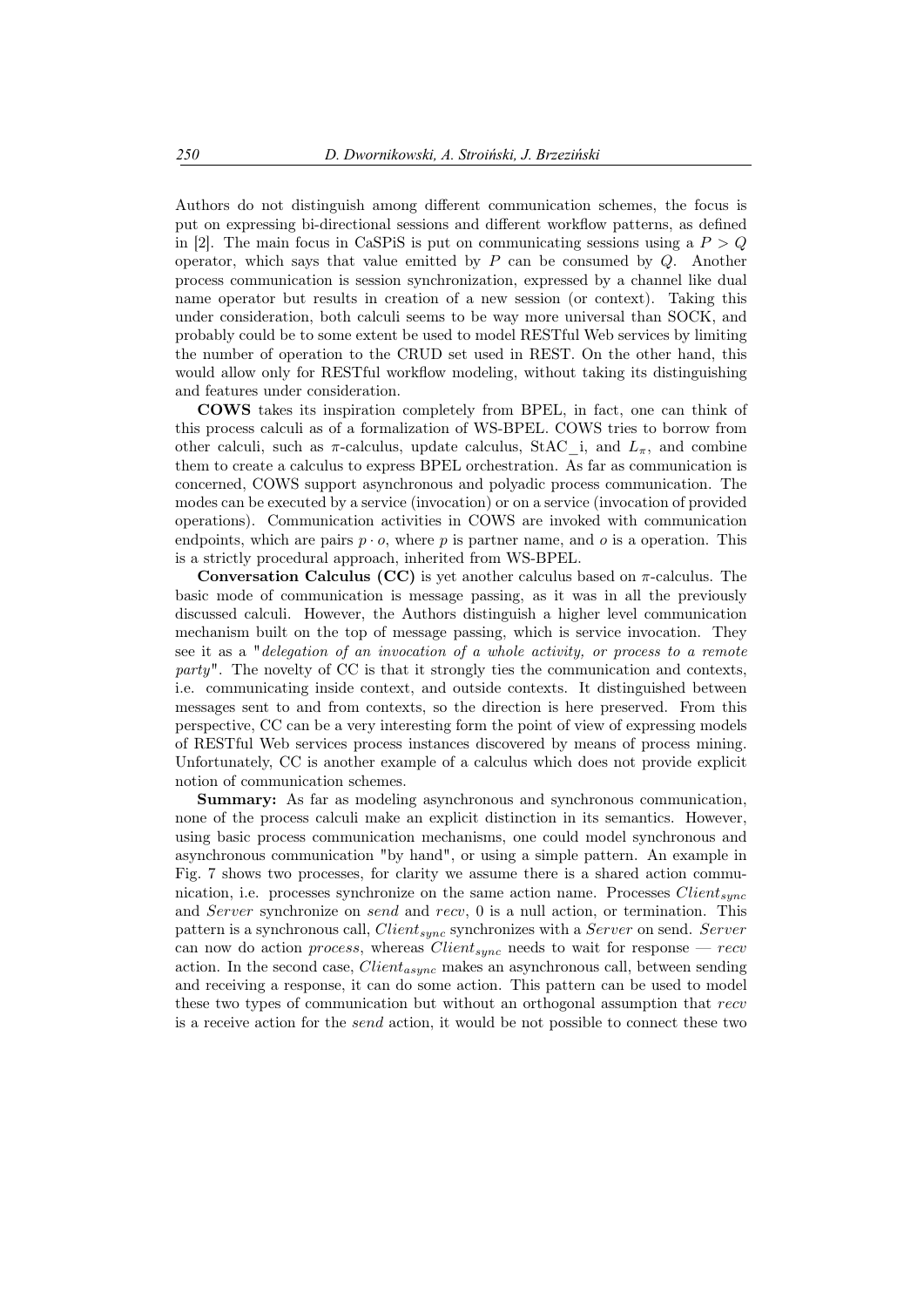Figure 7: Synchronous and asynchronous example

$$
Clientsync = send.recv.0 Clientasync = send.doc.recv.0
$$
  
Server = send-process.recv.0

events. For many cases it is sufficient to assume that orthogonally but there are scenarios, where this knowledge should be supported by language semantics. In service mining, a process mining sub field, it is one of key problems to match send and receive events in a log, and discover a process model from a log file containing such data. If there was a language supporting this, it would be possible to express asynchronous send/recv events, as automatically discovered from a log, more can be found in [1].

None of the discussed process calculi are really suitable for modeling communication in ROA systems, where messages have semantics. Modeling ROA would result in loosing a lot of information, due to strictly procedural treatment of messages in SOCK, CC, CaSPiS and SCC. Extending the existing SOA calculi could be possible yes to some extent pointless because of their basic assumptions about the modeled systems, where the message type is not important but rather the endpoint to which the message is directed. In ROA both these aspects are important but message type is crucial and results in side effects that cannot be neglected. For example, GET has no side effects on a called endpoint as it is only a "read" type operation, so it can only change the state of the caller. PUT or POST on the other hand change the state of the called endpoint but not necessarily the callee's state.

Table 1: Communication tabular summary

| Feat.                |        | SOCK         | CaSPiS | -SCC   | COWS   |
|----------------------|--------|--------------|--------|--------|--------|
| Operation semantics  |        |              |        |        |        |
| Type of comm.        | async. | sync./async. | svnc.  | async. | async. |
| Explicit comm. modes |        |              |        |        |        |

#### 6.2 Composition and hierarchy modelling

Composition is a technique of constructing a business process from a set of loosely coupled services. It can be achieved either by orchestration or choreography. We analyze the existing SOA process calculi in order to see how services can be composed, is orchestration and choreography provided. We are also interested how legacy process calculi mechanisms are exploited to compose systems of services, whether a given process calculus uses typical composition operators, define its own, or the composition is more or less implicitly defined, i.e. it results from a specific semantics.

CC supports orchestration, and it is an example of a calculus where the notion of composition is implicit. CC provides neither traditional composition operators, used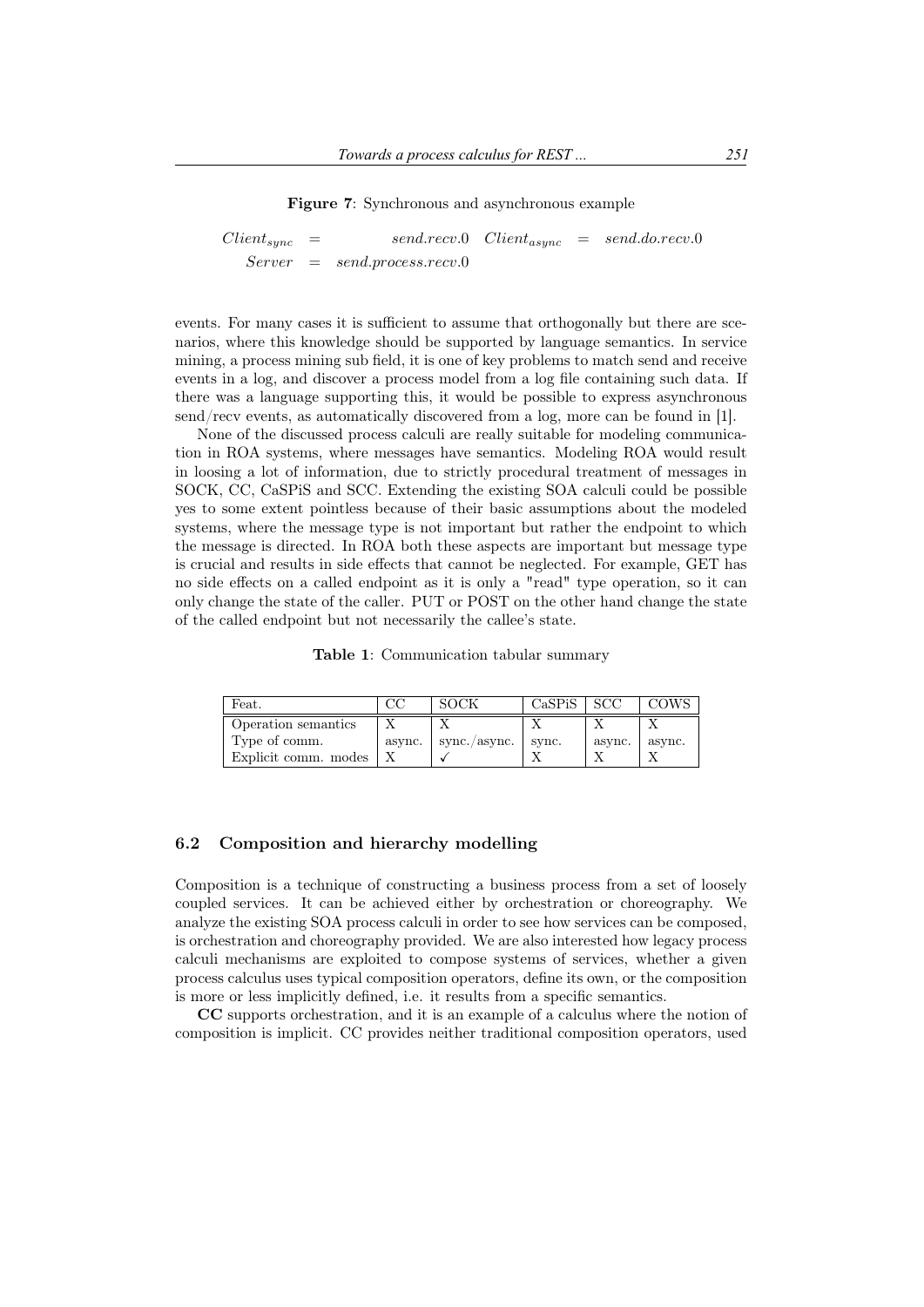in traditional process calculi, nor it defines its own. Instead, orchestration of services into more complex entities is carried out by using CC's communication operators, specifically *←* and *↑*. Respectively, they denote communication with a dual, remote endpoint of a context, and communication with the enclosing context. The topology of a business process modeled in CC can be easily extracted following *←* operators in both modes (in and out). In order to extract the hierarchy of services, one can track *↑* operators. An implicit encoding of orchestration is quite elegant and provides a convenient and compact way for a modeler. On the other hand, in complex models it would be hard to instantaneously "spot" how a business process is composed, one would need to find the "entry" service, probably the one started with a client code, and track all the following communications to extract the hierarchy and topology of a process. Another disadvantage would be the flexibility in changing the process topology. The expressiveness of process calculi, where process composition is expressed explicitly, gives a possibility to rearrange how processes communicate and how they are related. In CC one would need to redefine the whole model to achieve that. For an extensive example of orchestrating services in CC see [45, 44], where an encoding of a flight booking BPEL process from [28] has been presented.

SOCK has an explicit notion of orchestration. Its *service system calculus* is specifically defined to address composition of different service engines defined in *service engine calculus* into a system. *Service system calculus* is based closely on *service engine calculus* and provides notion of executing a service engine (a service execution in a context) in a given location or in parallel to other service engine. For this a parallel operator *||* is used. How the services communicate and synchronize within the parallel composition is defined by operational rules specific for *service engine calculus*, i.e. concurrent and sequential with or without a persistent state. In summary, SOCK provides only means of orchestrating services, however choreography is (was) intended to be added by the Authors. Their previous work on *CL<sup>p</sup>* (*Choreography Language*) could be used to extend SOCK to provide means of expressing choreography, however choreography is not used practically in real life scenarios. The approach taken by SOCK has a nice feature that the system composition is defined externally to modeling of service behavior and contexts. However, the part of SOCK responsible for it is very limited, provides only parallel composition. Unfortunately, without analyzing service engine calculus models, one is not possible to determine the real topology of a business process and a flow of control among services. An example of using SOCK to model a system with orchestrating has been provided in [8].

CaSPiS similarly to CC has an implicit notion of orchestration, i.e. composition of services in rather modeled through communication than a system equation where services are composed. To model a flow of control, or composition, pipeline operators are used in CaSPiS,  $>$  to synchronize one context with another.  $P > Q$  will create a new instance of *Q* whenever *P* emits a new value that can be consumed by *Q*. Pipeline's semantics state that a *Q* is replicated, so after consuming a value, *Q* is still able to consume other values. Similarly to CC, the topology and control flow of a process composed with pipes can be extracted by tracking *>* operators. Hierarchy on the other hand is achieved in CaSPiS by nesting contexts. The implicit notion of orchestration in CaSPiS results in the same problems as can be seen for CC, i.e. when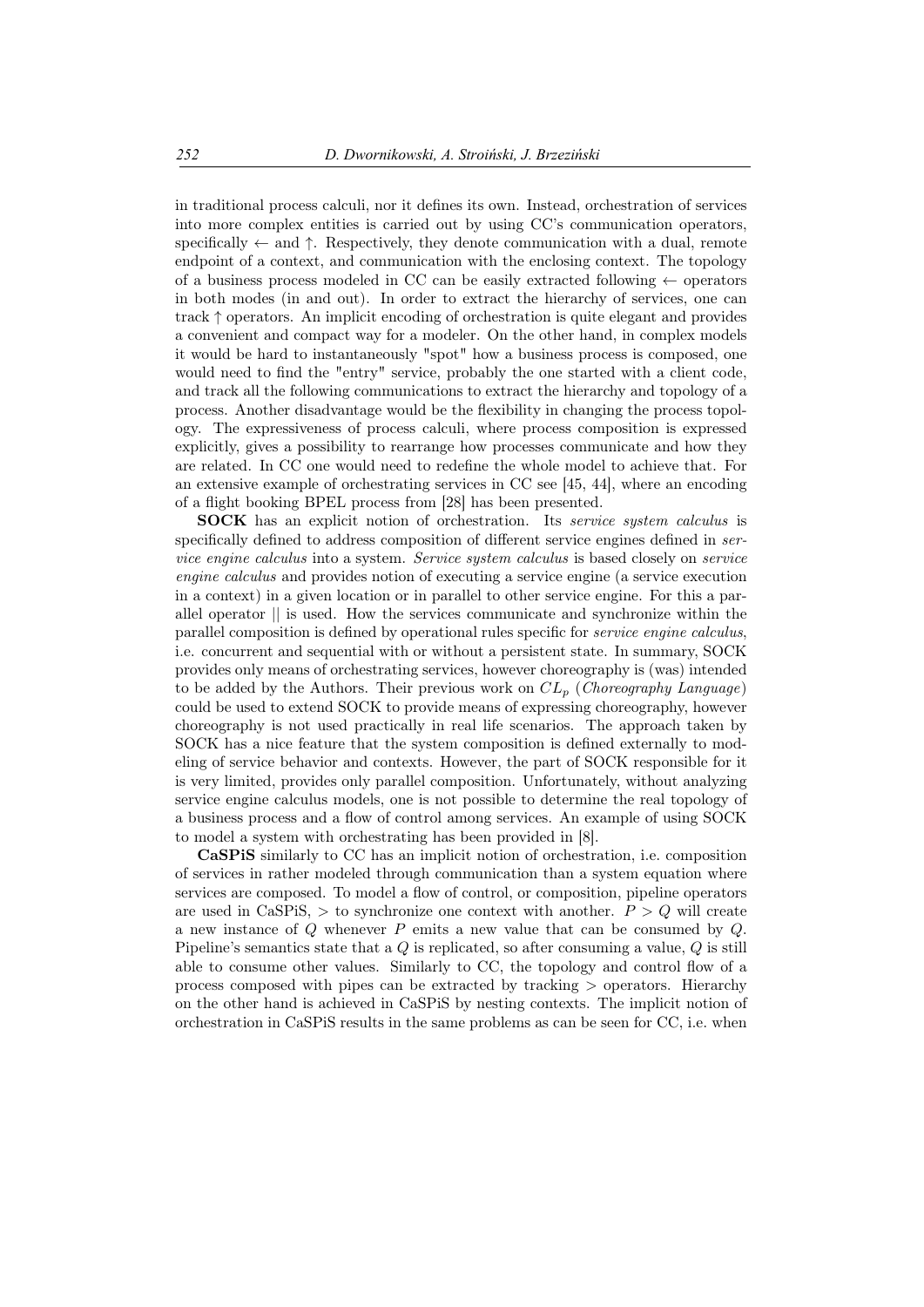dealing with complex models it would be hard to immediately see the topology, also changes in topology could result in rewriting the whole model.

SCC which is a predecessor of CaSPiS does not have the pipeline operator, instead there is a service invocation operator  $\Leftarrow$ , which can be used to orchestrate services, along with a parallel composition *|*. Contexts on the other hand are used almost in the same manner as in CaSPiS, so the same problem of extracting control flow can occur.

COWS is again a language without an implicit notion of orchestration, instead invocation is used to build the flow of the composed process. This yields COWS models to be even harder to decode how services are orchestrated because of its lack of explicit notion of contexts and sessions. Due to this limitation COWS also does not support nesting services, so a hierarchy of processes cannot be encoded there. On the other hand, being a very basic calculus, COWS provides a standard library of patterns, which show how higher level constructs can be encoded in COWS, a full standard library can be found in [32].

Embedded processes is a feature which allows to express embedding of one process or service in another. This feature is important when one wants to model complex orchestration scenarios, where the topology of a business process is not "flat", i.e. where sub processes exist. Subprocess can be understood by a business process executed as a result of execution of a service. Additionally embedded processes are important from the point of view of modeling local, inner service behavior, where a service can be in fact composed of many application processes that compose its functionality. SOCK and COWS do not have explicit language elements to provide modeling of embedded processes, this information needs to be derived indirectly or added in terms of modeling convention. CaSPiS, SCC and CC allow to model nested processes, this mostly results from their direct focus on sessions and context, where nesting processes is a natural consequence.

Summary: All the discussed process calculi provide interesting ways of expressing composition, either orchestration or choreography. As it could be seen, there are two approaches, explicit and implicit one. Explicit is when the topology of composition is defined using separate language constructs. The implicit one is when the topology is defined by language operators used to model services. Both of the approaches offer interesting inspirations, the explicit one is more flexible when it comes to automatic model processing and model reusing. On the other hand the implicit approach seems more elegant and it would be easier to generate program code from such models. In the context of modelling ROA systems, both approaches are equally suitable, and the decision which one is better would be up to the modeler.

Table 2: Composition and hierarchy tabular summary

| Feat.              | SOCK                               | CaSPiS |  |
|--------------------|------------------------------------|--------|--|
| Orchestration      |                                    |        |  |
| Choreography       | $\sqrt{\text{(possible with CL)}}$ |        |  |
| Embedded processes |                                    |        |  |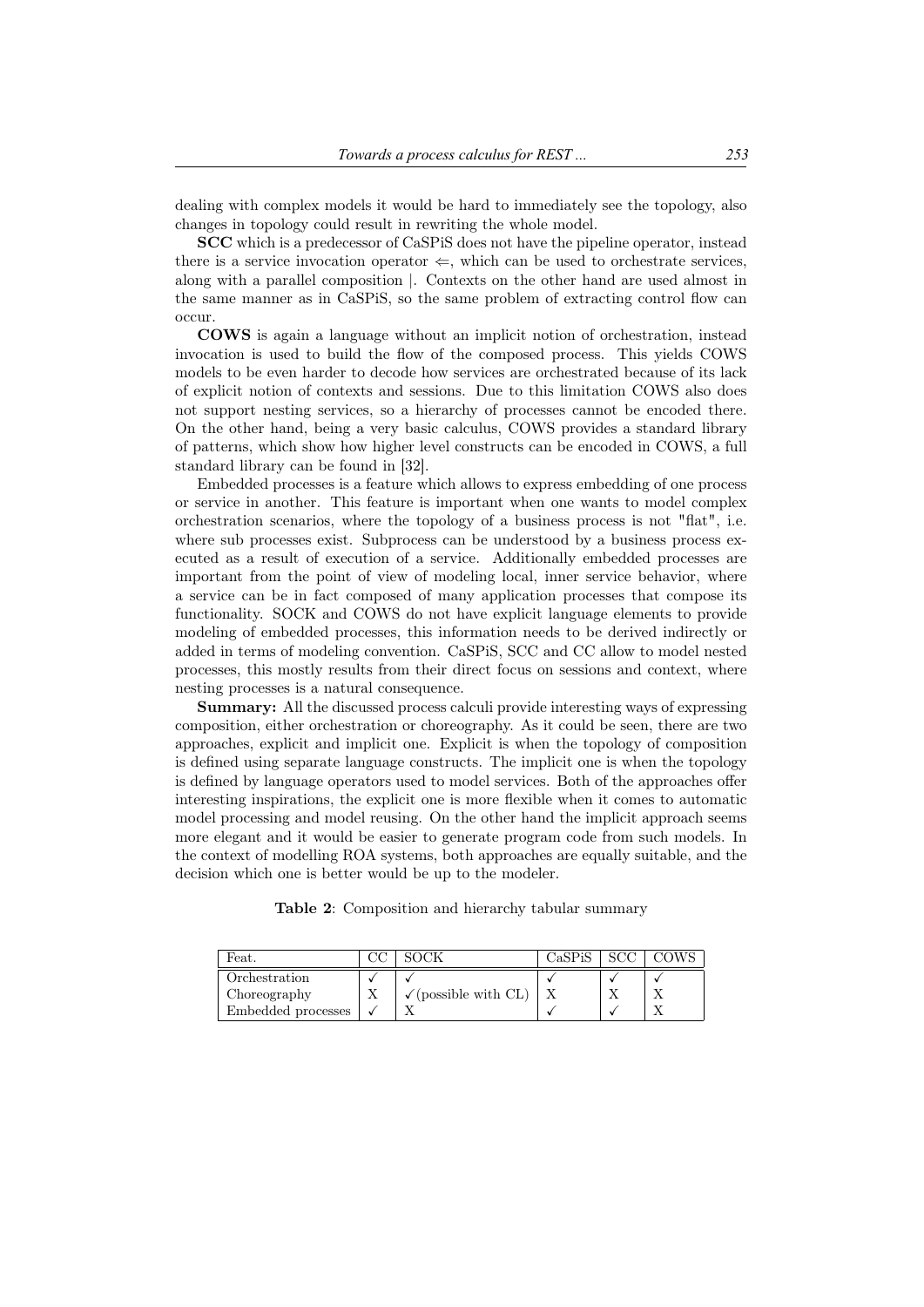#### 6.3 Equivalences and formal correctness

Equivalences allow to determine whether two syntactically different processes (or in our case services) are equal, and in consequence can can can be substituted with one another. It is clearly an useful way to reason about SOA processes, reduce systems models, and provide modularity. Bisimulation is the best known and used type of equivalence relation in process theory field, it can compare two processes even if their branching structure is quite different.

SOCK does define directly any equivalence relations, yet in their previous work on *CL<sup>p</sup>* and *OL* languages, SOCK's Authors defined the conformance relation, used to relate models of systems composed with orchestration and choreography [12]. The relation, called *comformability bisimualation*, is based on bisimulation (in fact it resembles branching bisimulation of [43]), and allows to determine whether an orchestrated system is equal, up to the names, and in terms of interactions, with the one composed by choreography. In order to relate one type of system to another, a *joining function* has been proposed, associating orchestrators from *OL* with choreography roles from  $CL<sub>p</sub>$ . The function is then used in the comformability bisimulation to test equality between the systems. The relation is strictly suited to check comformability but in fact it can also be used, to test equality between orchestrated systems. This can be done by neglecting the joining function or redefining it. In the result the bisimulation relation can be extended and used to compare plain SOCK processes.

CC defines equivalence directly in terms on strong and weak bisimulation. Additionally, extensive proofs that the strong bisimilarity is a congruence for all CC operators can be found in [44]. Based on that Authors define 7 process equations (equality laws), which further are used to prove some interesting spatial properties of CC, such as the fact that any CC processes are behaviorally equivalent to a process where the maximum nesting of contexts is two.

COWS, SCC, and CaSPiS do not define any equivalences directly but reasoning from the fact that they are based on *π*-calculus, some kind of bisimilarity notion for this process calculus can be used.

Summary: Relations that can be used to compare models or determine which models are equal, are very important from the perspective of model reduction and optimization. One can define reduction laws, and provide algorithms to minimize models, at the same time preserving the expected behavior. From the perspective of ROA modeling, standard bisimulation relation may not be fully suitable to compare ROA, and would need to be extended to catch semantics of REST methods, such as GET. GET method changes the state of the caller, not the callee, hence a service that receives one GET request intuitively should be behaviorally equal to the one that receives several GETs (to the same URI). This example shows that for ROA systems, behavioral equivalences and relations should be extended and redefined.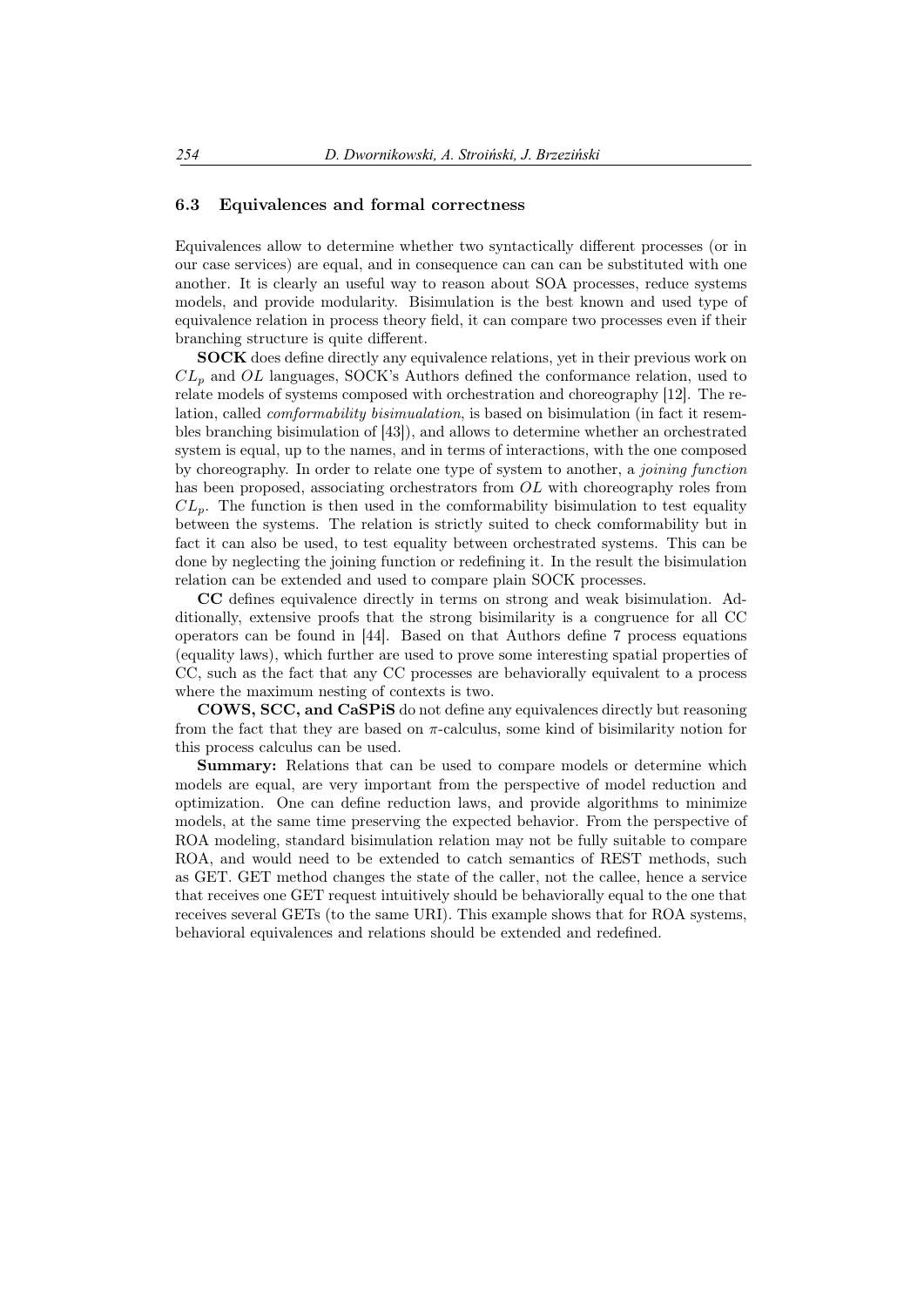Table 3: Equivalences tabular summary

| Caclulus                   | Equivalence                              |
|----------------------------|------------------------------------------|
| CC                         | $strong/weak$ bisimulation               |
| SOCK                       | comformability bisimulation (through CL) |
| CaSPiS                     | X                                        |
| <b>SCC</b>                 | Х                                        |
| $\overline{\mathrm{rows}}$ | X                                        |

#### 6.4 Goals and domain specificness

All the calculi have the same goal, modeling SOAP-based SOA systems, however they differ in syntax, semantics, and the assumed underlaying model. These differences largely result from assumptions and goals that certain calculus focuses on. Goals also determine how domain specific given language is, and what comes after that, how flexible it would be to use it outside of its base scope of application. From the perspective of modeling REST systems, it would be interesting to see which existing process calculi can step outside their application scope, and be useful to model some aspects of RESTful and ROA systems.

What all calculi have in common is that they all focus only on SOAP-based Web Services, i.e. procedural services. Some of them are however specialized in different aspects.

CC as the name suggests focused on conversations. Their Authors distinguish some key aspects of SOA systems and build the calculus around them. These aspects are: distribution, process delegation, contexts, loose coupling and communication. The main goal is to isolate these characteristics and reduce the expressiveness of CC to them in general. CC's motivation states that its main contribution is its notion of a conversation context, which can be seen as a medium where related interaction can take place. Interactions in CC are expressed as simple name passing, the impact in communication was put on communication between contexts, both inside and outside them. Summing up, CC can be seen as moderately domain specific, it assumes SOAPbased systems but gives general mechanisms that can be used to model other systems too. These assumptions however render CC to be not suitable to fully express RESTful systems, because of lack of the semantics of operations and pure procedural treatments of services.

COWS is another example of moderately domain specific process calculus. Although it is motivated to be strongly influenced by WS-BPEL, which supports only SOAP-based Web Services, COWS tries to provide "a foundation model, not specifically tight to web services' current technology". Similarly to WS-BPEL, COWS supports shared states among service instances, allows same process to play different roles, and permits programming stateful sessions by correlating different service interactions. As in the case of CC, modeling RESTful Web services in COWS is possible but with a major loss of interesting characteristics.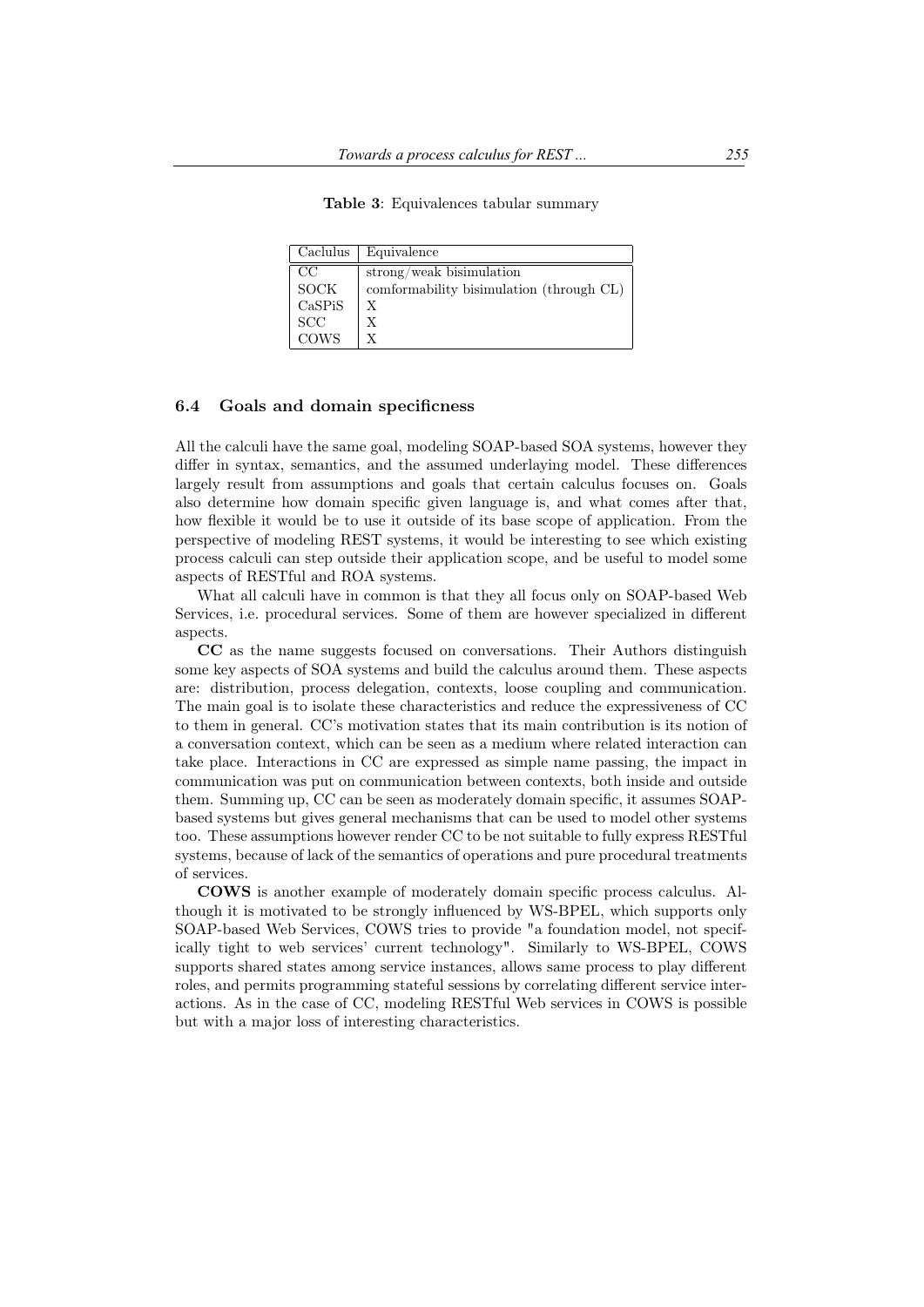SOCK is composed of three calculi, each treating a completely different level of abstraction. Service behavior calculus is the most domain specific, as it inherits WS-BPEL specific communication primitives, such as one-way communication mode, although it offers also a request response model, which is the basic one in REST. Using it, one can easily model a RESTful Web service but again, some its characteristics will be lost. Second, and in third layer of SOCK, service engine calculus and service system calculus, respectively, are less domain specific. The first calculus expresses how sessions among services are correlated, whereas the latter one deals with composition of the whole system. These calculi can be seen as quite universal, and could be easily used to model systems outside SOAP-based scope, given the service behavior calculus is changed.

CaSPiS focuses on two aspects of SOA, modeling complex and safe interactions among services, and modeling orchestration in terms of data flow among different activities. To do this CaSPiS exploits sessions and pipelines, which are inspired by *π*-calculus and Orc [29] respectively. This general mechanism of modeling interactions and sessions is quite general, as inherited from SCC, which aimed at providing a small set of primitives that might serve as a basis for formalizing SOA systems. In this context, both CaSPiS and SCC are very universal, so they also allow to model systems outside SOA's scope. As far as modeling REST is concerned, as in the case of previously analyzed calculi, only the control flow and basic synchronizations can be modeled.

Summary: Summing up, CC, SOCK, CaSPiS (and SCC), and COWS are quite general, yet they are only suitable for modeling procedural systems, where services are defined either in terms of entities providing some callable endpoints, or in terms of "low" level processes, which synchronize on basic activities. None of the calculi make a distinction on semantics of operations, what can be seen as one of the distinctive features of REST, and in fact define the whole interaction flow.

| Table 4: Goals tabular summary |
|--------------------------------|
|                                |

| Calculus    | Feature focus         |
|-------------|-----------------------|
| CC          | conversation contexts |
| <b>SOCK</b> | composition           |
| CaSPiS      | complex interactions  |
| SCC         | small footprint       |
| <b>COWS</b> | WS-BPEL conformance   |

#### 6.5 Tool support

JCASPIS is an implementation of CASPIS process calculus as a JAVA-based framework, and can be used to implement SOA applications directly [5]. The usage of JAVA language results in portability across various platforms, and could be used in lead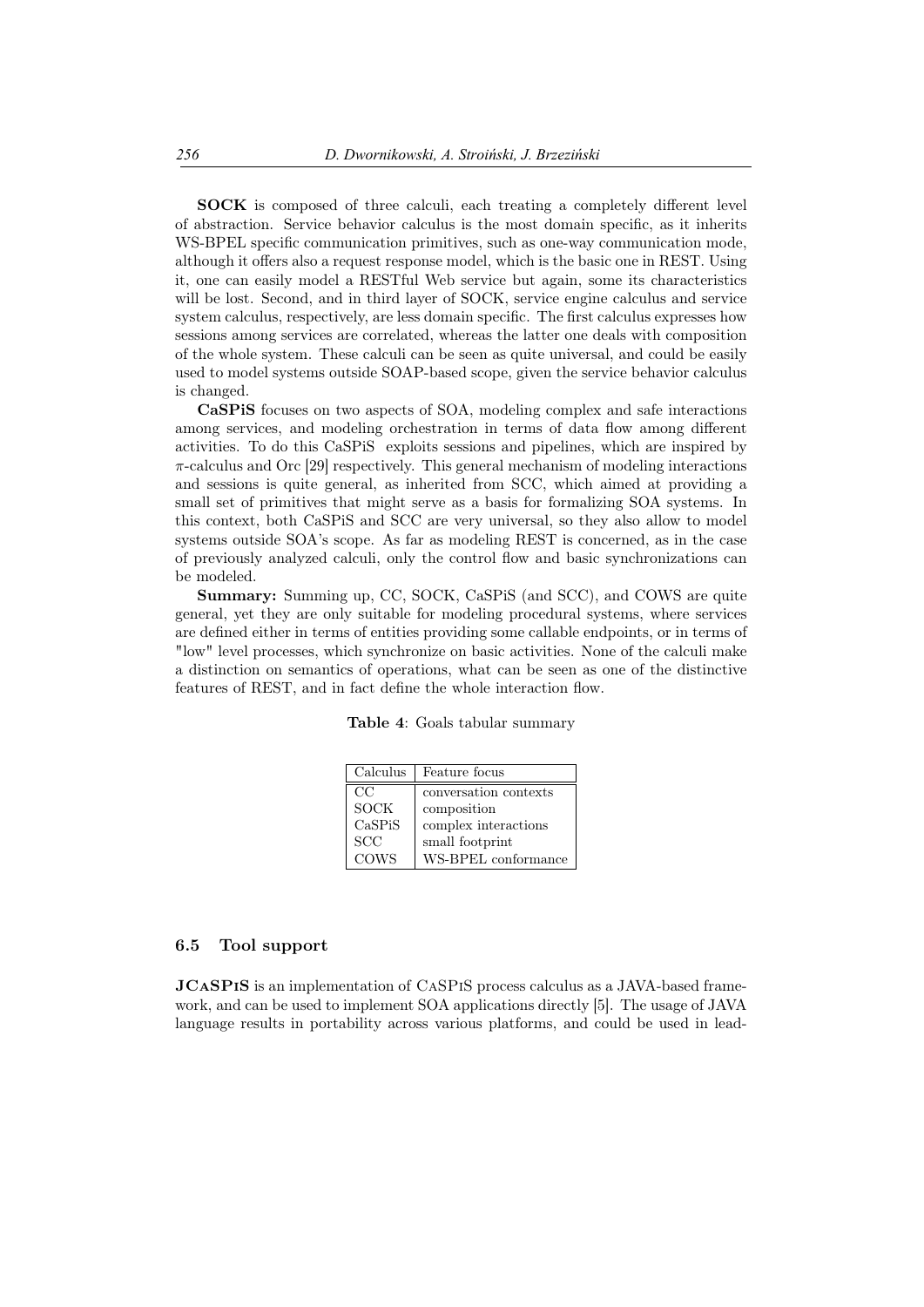ing enterprise JAVA-based technologies. Furthermore, algebraic operators like parallel composition or restriction are already available out-of-box in the form of JAVA threads , as well as the new operator for instantiation of a new service instance. The additional implementation has been done to support inter alia non deterministic choice and replication. Next, the Authors consider connection protocols between hosts: TCP and HTTP. byte\_code, XML and SOAP are supported as a service interaction protocols. Description on how main notations (like Process, Service, session Context, PipeLine etc.) of CasPiS should be implemented in JAVA is discussed in detail in [5], there an example of implementation of a service calculating sum and div accordingly. In the context of SCC and CC Authors of JCaSPiS show how JCaSPiS can be easily adopted as a stand alone implementation of SCC.

In addition, it is worth noting that the SLMC model checker (*Spatial Logic Model Checker for Concurrency, Distribution and Mobility*) [13] developed for automatic verification of behavioral and spatial properties of distributed concurrent systems expressed in the  $\pi$ -calculus supports the specification of SOA systems in CC since version 2.01.

JOLIE is a service composition language based on [22, 10, 12, 21]. It combines achievements of the mentioned process calculi for SOA systems and introduces new language for Web service orchestration. In contrary to other similar languages, like BPEL or XLANG, its syntax is not XML-based but is C/JAVA-like what makes this approach easier to read and use by developers without a specialized graphical composition tool. In addition, it is important to note that strong formal background of this language allows to conclude and verify systems properties in automatic or semi-automatic way. JOLIE supports both types of communication, one-way and two-way, with so called socked-based communication primitives. The program is composed by locations - host address etc., operations - input and output, typeless variables, parallel process synchronization using links and process definition. The main statements according to process calculi that are implemented by JOILE are sequence, parallel, non-deterministic choice, and synchronization operators, for both in and out directions. JOLIE has an ability to integrate with JAVA programs what makes this approach very flexible and well suited for practical usage. Finally, full user guide for developers and users can be found on JOLIE homepage [26].

COWS has been provided with a CMC (*COWS interpreter and model checker* ) tool that supports specification and verification of COWS models. The main functionality of this tool is to provide model checker of SocL formulas and to derive all computations originating from a COWS term in an automated way. Unfortunately this tools is a prototype stage of development and provides limited functionality.

Summary: In our opinion tool support is a very important aspect of every process calculus. Having a usable tool is needed to provide the community a chance to choose the given formalism and verify it against others but also give the possibility to practically evaluate the formalism on real life problems. From this perspective SOCK seems to be standing out by providing tool, which can be used for orchestration. From the perspective of modeling ROA systems, neither of the tools is suitable.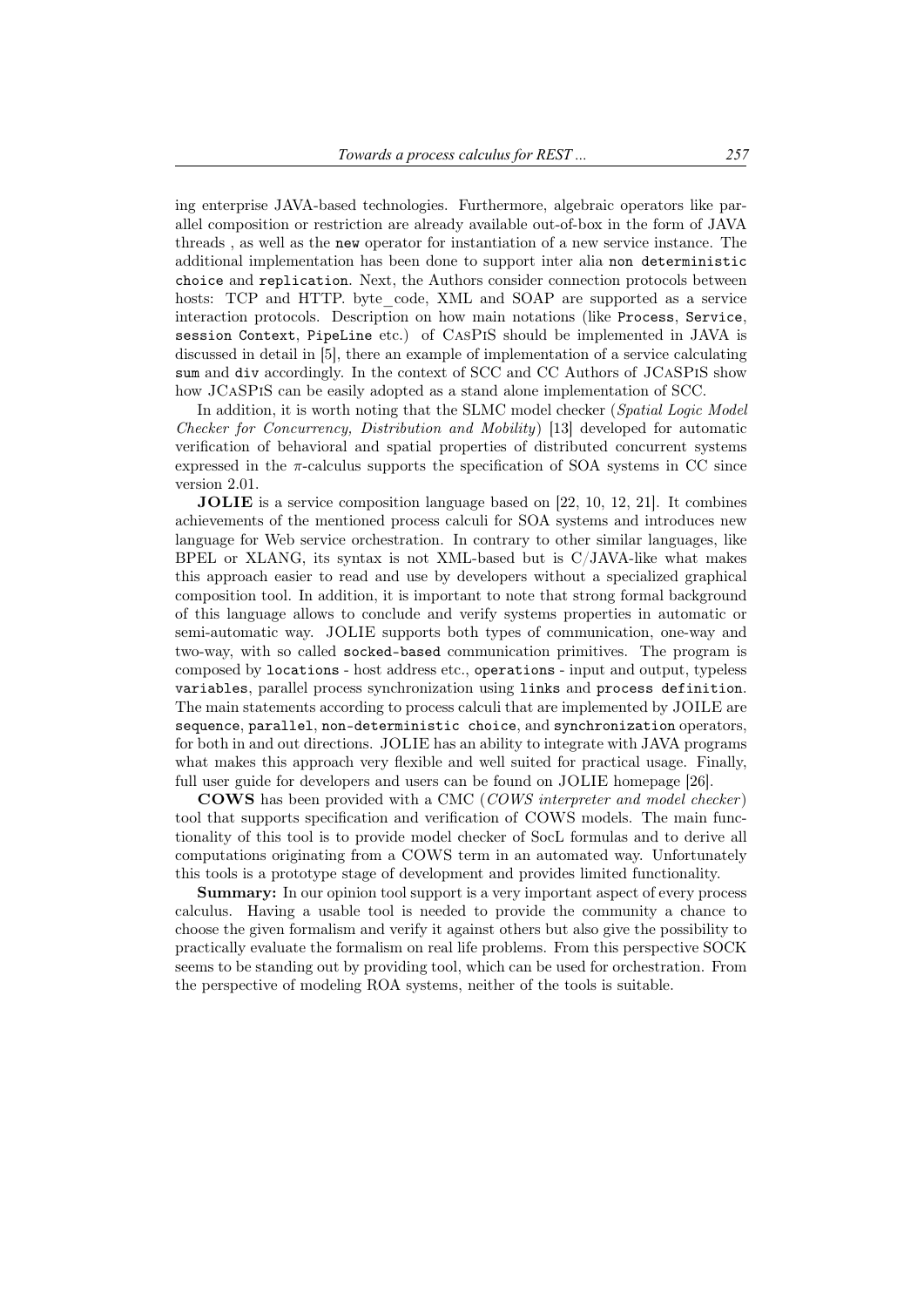Table 5: Tools tabular summary

|  | $\vert$ Feat. $\vert$ CC $\vert$ SOCK $\vert$ CaSPiS $\vert$ SCC | l COWS                                                      |
|--|------------------------------------------------------------------|-------------------------------------------------------------|
|  |                                                                  | Tool   SLMC   Jolie   JCaSPiS   JCaSPiS   CMC model checker |

#### 7 Current approaches to formalize REST and ROA

Unfortunately, there are no process calculi for REST, therefore it was not possible to include them in Section 5. Instead, we will discuss some related work in the area of formalizing parts of RESTful behavior and some of REST and ROA properties in general. The research selected here, is often related to other areas than modelling SOA systems or verifying its properties, yet sometimes introduces some interesting aspects that should be included in formal description of ROA / RESTful system.

In [30] a formalization of RESTful behavior has been presented. The aim for the Authors was to formalize REST and ROA behavior in order to provide an automated verification of a behavior of a RESTful service. The article introduces a formal model of a RESTful interaction, called *resource-based application*, which is a tuple  $RS \leq R, I, B, \eta, C, D, \sim OPS, RETS >$ , where R and I are set of resources and their identifiers respectively, *B* is a set of root identifiers,  $\eta$  is a naming function mapping *I* → *R*, *C* is a set of client identifiers, *D* is a set of data values, and  $\sim \in (D \times D)$ is a equivalence relation on data values. Finally, *OPS* and *RETS* are finite sets of methods and return codes. Mind that this model is universal for all resource applications, it does not strictly specify RESTful systems, by doing that it follows a direction stated in [18] that REST is independent on the implementation. To extend *RS* to be more RESTful, *∼* is extended to include resource representations. Resource representation in *RS* is denoted by tuples  $\langle id, d \rangle$ , where resource id is bound to the data. In order to be able say that two resource representations are in fact equal,  $∼$  is extended, as follows:  $\langle id_1, d_1 \rangle \sim \langle id_2, d_2 \rangle \iff id_1 = id_2$  and  $d_1 ∼ d_2$ .

Authors define communication as client-server, represented by a request response mode:  $c :: op(i, args)/rc(rvals),$  where  $c \in C$  is a client identifier,  $op \in OPS$  is an operation (or method), *i ∈ I* is a target resource identifier, *args* are arguments and  $rc \in RETS$  is a return code, *rvals* are return values in a form of a list. Resource identifiers are associated with every communication as follows:  $L(m)$  and  $UL(m)$ denote linked and unlinked resources. Linked resources are those that are known to a client, and include resources ids returned as a result of a given communication. Unlinked resources are revoked at the client.

The *RS* model is very general and can be seen as a template for all resource based systems. By parametrizing it and making concrete assumptions one can "generate" a model specific for REST or ROA. For example, by limiting *OPS* to HTTP methods, and providing a mapping function to allow certain codes for certain methods, one can have a model for REST over HTTP. Additional parametrization can be done for HATEOAS property, for which linked and unlinked resources provide a good formal basis. Authors of the article do not specify any behavioral semantics for the model,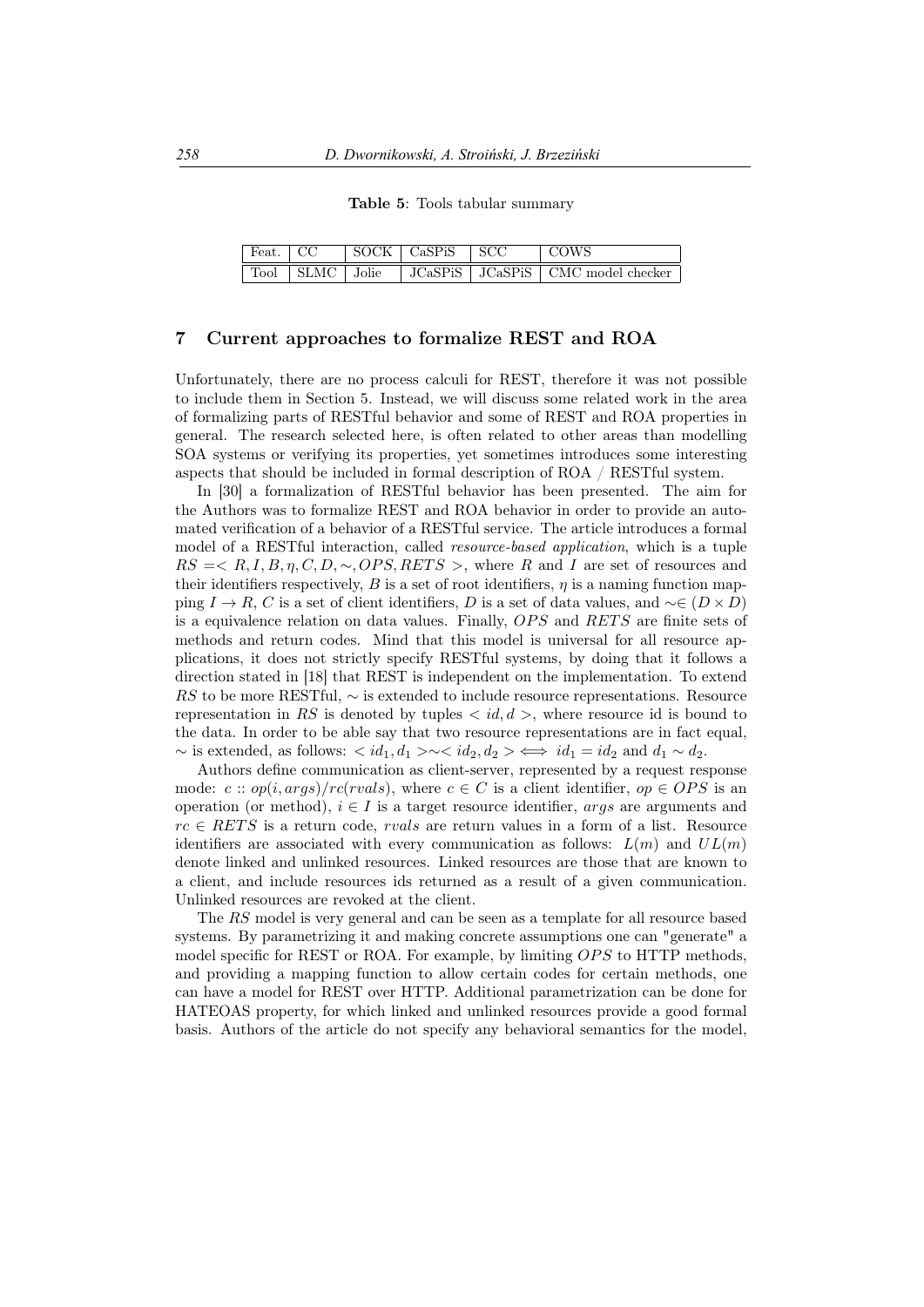they only assume that the communication can be a CSP style synchronization. They define however what is a *RESTful behavior* in terms of temporal logics semantics, using CTL [16] and LTL [37]. In CTL they define certain properties of RESTful behavior: stateless behavior, hypertext-driven behavior, safety and idempotence, and a naming independence, as a consequence of the above. The rest of the paper concerns automated verification of a RESTful application, which is not a concern for us.

Although, the paper does not define a process calculi or operational semantics for modelling ROA systems, it is very interesting, as it defines a formal model that can be used as a basis to built on. The approach taken by the Authors is, in our opinion, very accurate. They provide a formal model for a very general resource based application, and by parametrization of the model one can generate a whole family of models describing various systems, such as REST of even ROA. It would be a good starting point to create a process calculus for REST and ROA systems.

Another article worth mentioning is [25], where Authors formalize RESTful Semantic Web Services, a RESTful Web Services flavour where resources are described with a semantic information provided in RDF or any other ontology definition language. In contrary to the previously discussed article, this one define two process calculi, one based on triple spaces paradigm, based on tuple spaces paradigm [20], and the second one based on  $\pi$ -calculus, which extends the triple space calculus with named channels and mobility characteristic for  $\pi$ -calculus. Both calculi are valuable lesson, especially using triple spaces merged with  $\pi$ -calculusto express creation and deletion of resources with POST and DELETE methods. However, the Authors' focus seems to be more targeted at providing semantic information than to formalize RESTful systems fully. They assume a HTTP medium for their model, which is in fact characteristic for ROA, yet they do not approach the problem of statelessness of resources, idempotence of some methods, and HATEOAS property. In the result, when not considering the semantic description added by triple spaces, the calculus is as expressive as plain  $\pi$ -calculus. On the other hand, it is a good inspiration to create a full process calculus for resource based systems, ROA in particular.

In [31] Authors propose a solution to describe RESTful APIs in a machine readable format, using hRESTS microformat embedded directly in HTML documents. The motivation for the paper was to provide a tool for API producers to publish their API descriptions in a format that could be easily consumed by clients in a an automatic way. The paper defines a simple semi-formal model of RESTful Web service using RDFS (*Resource Desription Framework Schema*). The model defines a RESTful Web service as an entity that publishes methods, which can be invoked using certain HTTP operations. This rather static approach to defining Web services is sufficient for APIs, it is however not sufficient to inspire a full model of RESTful behavior. Additionally, one could argue that the model is not conforming to REST's assumptions, [31] treats RESTful Web services procedurally, as "flat" entities without resource hierarchy. In [31] and originally [40] SA-REST is introduced as an extension to provide semantic annotations for API descriptions. From the point of view of modelling RESTful behavior it has little value.

A similar approach to hRESTS is WADL (*Web Application Description Language*) [23]. It is machine-readable (XML) format to describe all kinds of applications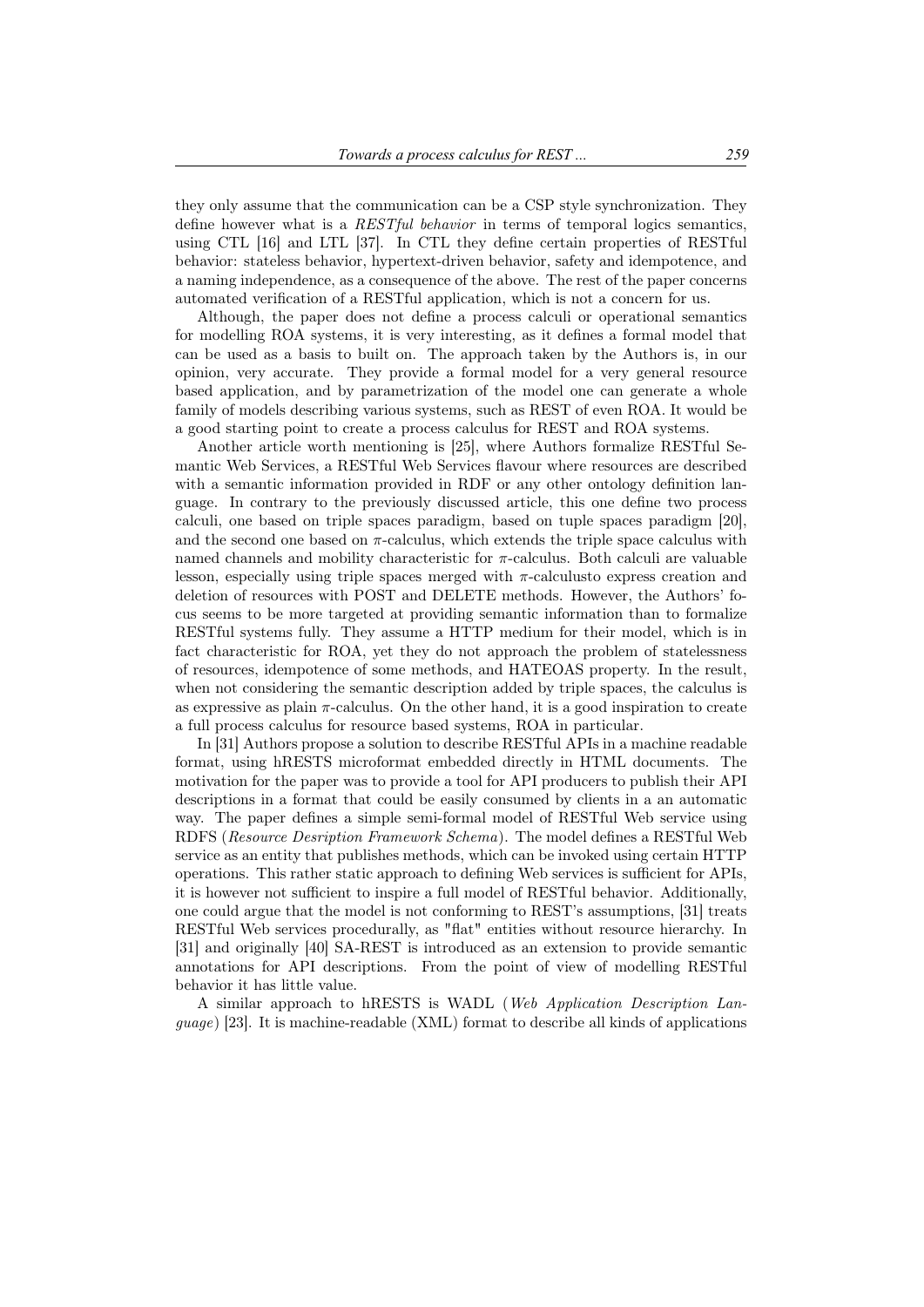that use HTTP protocol as its transport layer. In this terms it is also suitable to describe APIs of RESTful Web services implemented in HTTP but also ROA systems, which exclusively use HTTP as the communication medium. WADL does not define any model of behavior but in contrary to hRESTS is more RESTful oriented, i.e. it uses the notion of resources and sub-resources, therefore it allows to directly model hierarchy.

The last article that tries to approach a problem to model REST is [46]. The article does not try to provide a more expressive model for RESTful and ROA Web services. Authors use existing CCS calculus to make a model of a RESTful architecture, i.e. The contribution of the article can be treated as a template to create models of RESTful based systems in order to carry out verification and analysis.

## 8 Concluding remarks and guidelines for future REST and ROA process calculi

REST and ROA are promising paradigms, enabling lightweight SOA systems, created according to the existing Web technologies. In this paper we have showed how REST and ROA differ from, SOAP-based Web Services. We have depicted the differences in basic abstractions of the both approaches, such as granularity of the system, importance of semantics of messages, and the supported communication schemas.

In the second part of the article we analyzed process calculi for SOAP-based systems that can be used to model such systems in formal way. Process calculi models are a well known behavioral technique, which enables the modeler to formally analyze, and verify the behavior of a system. This also opens possibilities for automatic and semi-automatic business process composition and finally can be used in a new and booming research ares, process mining (service mining to be exact), and conformance checking [41, 42, 15]. Since there are no process calculi for REST and ROA yet, we decided to focus on behavioral formalisms created specifically for SOAP-based systems: CaSPiS, SOCK, CC, SCC, and COWS. We have proposed a comparison framework, in which we highlighted seven categories in which process calculi have been compared: communication, composition and hierarchy modeling, tool support, equivalences and formal correctness, goals and domain specificness. In each of the categories, every calculus has been discussed and analyzed. We have focused on features that could be helpful when modeling REST and ROA systems but also we have tried to depict features that are not compatible with REST, and would render models in which REST specific characteristics would be lost.

Additionally we have briefly discussed three articles that tackle the problem of formalization of RESTful Web services systems. One of the introduces a very promising formal model that can be used as a base for a future process calculus for REST and ROA. The second article introduces process calculus for semantic REST but it lacks support for most of features that make REST and ROA distinguishing. Finally, the third article uses an existing process calculus just to model so called REST architecture, so its contribution is more a case study than a new formalism.

Based on the analysis in the article, we state that the existing process calculi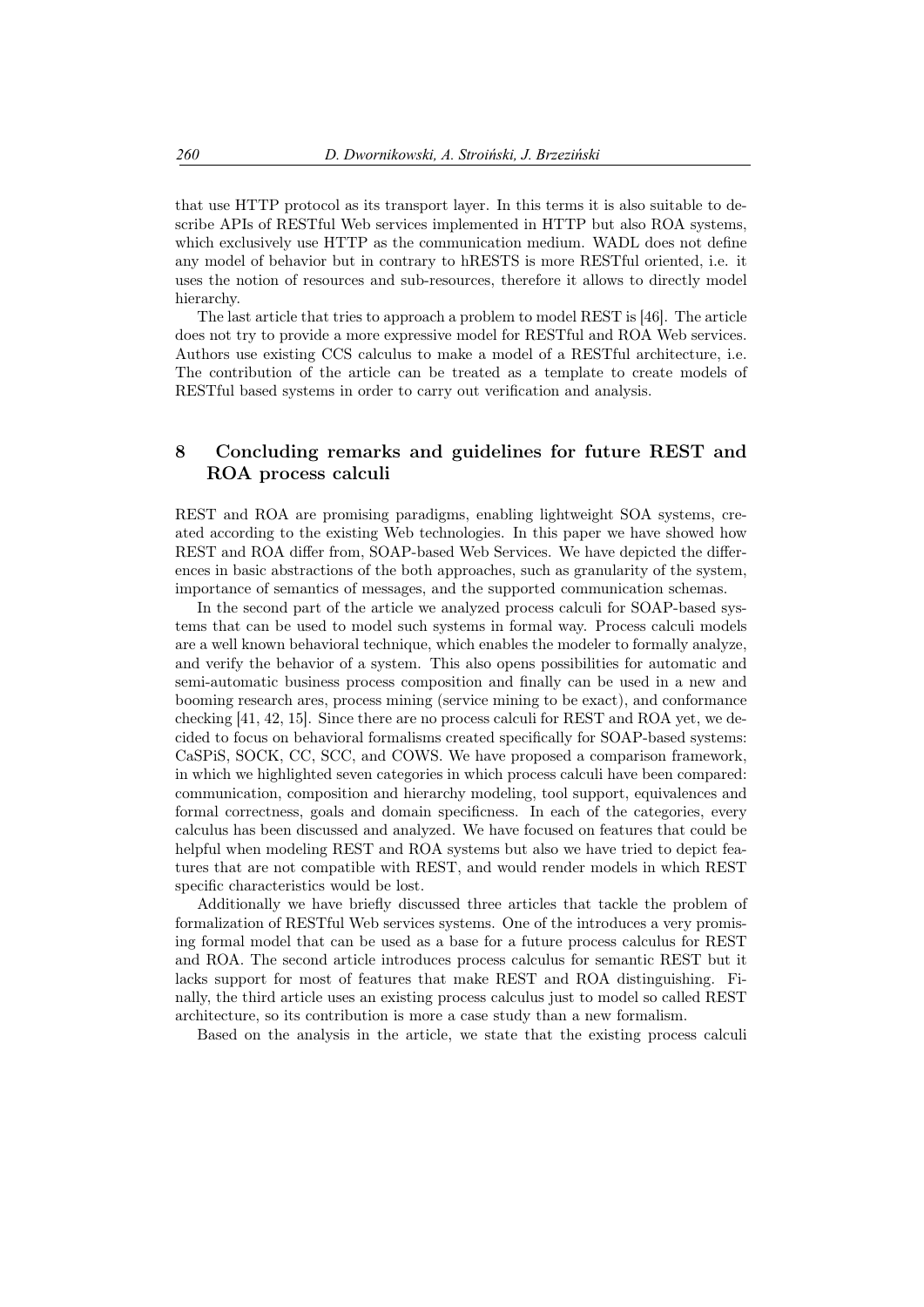for SOAP-based systems are not fully suitable to be used to model REST and ROA systems. There is a need for a formalism specifically designed for the RESTful Web services and ROA architecture. Some ideas and features of the discussed calculi can be however used or provide an inspiration.

The first requirement for a REST process calculus is communication compatible with REST and ROA. Since the number of operations in ROA is finite and limited to basic CRUD operation, mapped onto HTTP methods, the new calculus for REST should define semantics for these messages directly. This means that some messages have different effects on a called resource because of the idempotence, and safety constrains. This would allow an explicit modeling of messaging in REST, where a message type carries the semantics of the request. On top of that messaging schemas, as described in Section 2, could be provided, either directly in semantics of the new language or as syntax patterns. The third requirement for a new REST calculus is the support for expressing hierarchy and orchestration. We feel that a direct approach to defining how elements of the model are composed is superior to the one, where the hierarchy and composition can be only extracted implicitly. Having a separate system equation allows for more flexible modeling and such a calculus can be easier encoded as a practical tool. One of the things that should also be considered in the new formalism is a possibility to express different resource representations and links among resources. We feel that this could be quite easily expressed by allowing for variables and data passing. The final requirement is that the new calculus for REST should be equipped with a suitable bisimulation based equivalence relation. Not every calculus for SOAP-based systems discussed in this article even approached this problem. Equivalences allow to compare processes and determine whether two of them are equivalent in behavior, further this allows to automatically exchange one process with another, and even use methods of reducing model complexity. We feel that classic bisimulation could be suited to REST and ROA systems in order to catch different aspects of processes.

In our future work we would like to address the problem of creating a new process calculus for REST, which will fulfill all the requirements stated above. Out aim is to provide a powerful formal tool, which is from one point is easy to use by engineers, and from another provides a rigor of formal methods.

### Acknowledgements

This work was supported by the Polish National Science Center under Grant No. DEC-2012/05/N/ST6/03051.

### References

[1] van der Aalst, W.: Service mining: Using process mining to discover, check, and improve service behavior. IEEE Transactions on Services Computing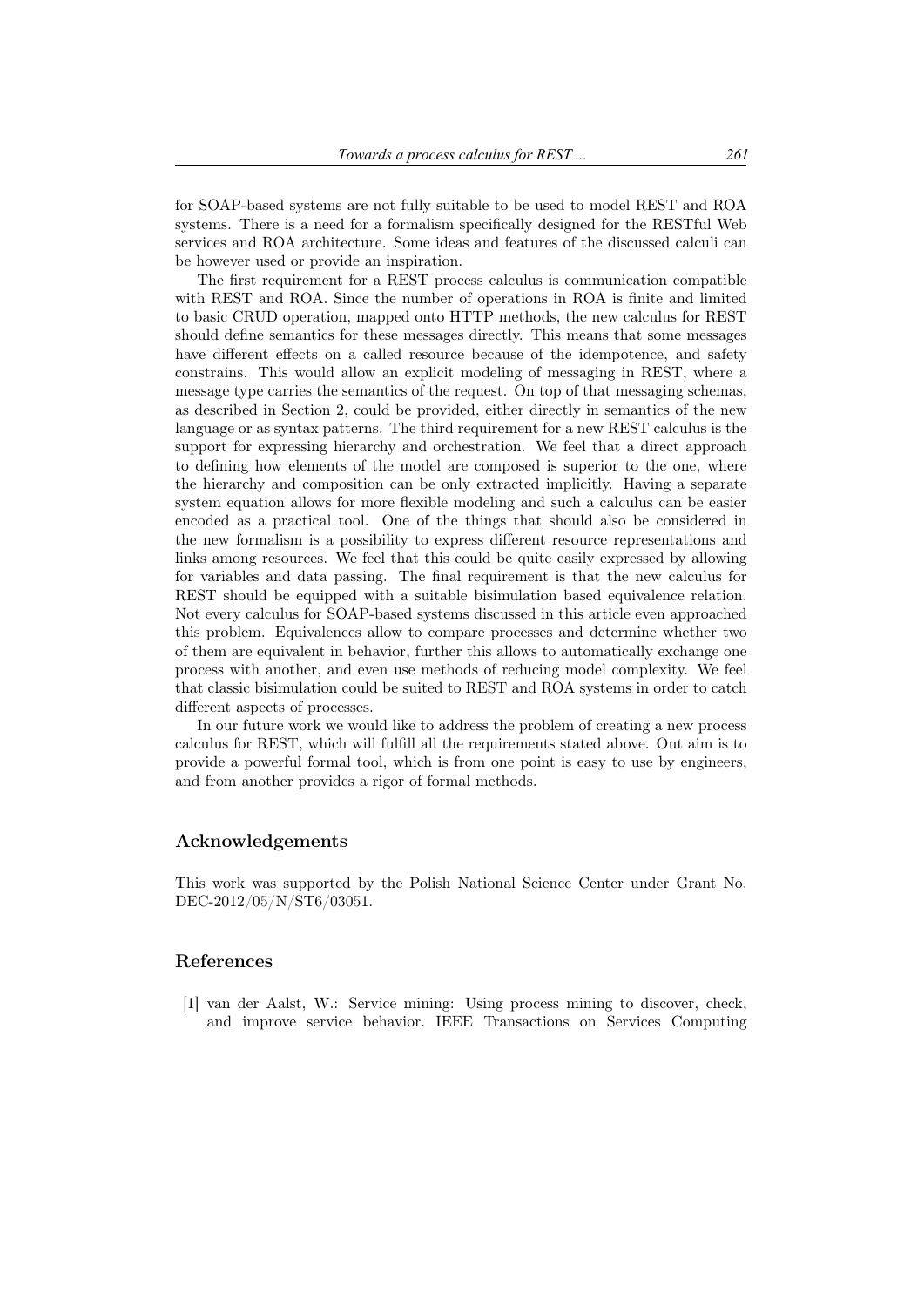99(PrePrints), 1 (2012)

- [2] van der Aalst, W.M., Ter Hofstede, A.H., Kiepuszewski, B., Barros, A.P.: Workflow patterns. Distributed and parallel databases  $14(1)$ , 5–51 (2003)
- [3] Baretto, C., Bullard, V.: Web Services Business Process Execution Language Version 2.0. http://docs.oasis-open.org/wsbpel/2.0/Primer/wsbpel-v2.0- Primer.html (2007)
- [4] Bergstra, J.A.: Handbook of Process Algebra. Elsevier Science Inc., New York, NY, USA (2001)
- [5] Bettini, L., De Nicola, R., Loreti, M.: Implementing session centered calculi. In: Proceedings of the 10th International Conference on Coordination Models and Languages. pp. 17–32. COORDINATION'08, Springer-Verlag, Berlin, Heidelberg (2008), http://dl.acm.org/citation.cfm?id=1788954.1788956
- [6] Boreale, M., Bruni, R., Caires, L., De Nicola, R., Lanese, I., Loreti, M., Martins, F., Montanari, U., Ravara, A., Sangiorgi, D., et al.: SCC: a service centered calculus. In: Web services and formal methods, pp. 38–57. Springer (2006)
- [7] Boreale, M., Bruni, R., De Nicola, R., Loreti, M.: Sessions and pipelines for structured service programming. In: Formal Methods for Open Object-Based Distributed Systems, pp. 19–38. Springer (2008)
- [8] Bravetti, M., Gilmore, S., Guidi, C., Tribastone, M.: Replicating web services for scalability. In: Trustworthy Global Computing, pp. 204–221. Springer (2008)
- [9] Brzeziński, J., Danilecki, A., Flotyński, J., Kobusińska, A., Stroiński, A.: ROsWeL Workflow Language: A Declarative, Resource-oriented Approach. New Generation Computing 30(2–3), 141–164 (2012)
- [10] Busi, N., Gorrieri, R., Guidi, C., Lucchi, R., Zavattaro, G.: Towards a formal framework for choreography. In: In Proc. of 3rd International Workshop on Distributed and Mobile Collaboration (DMC 2005). IEEE Computer. pp. 107–112. Society Press (2005)
- [11] Busi, N., Gorrieri, R., Guidi, C., Lucchi, R., Zavattaro, G.: Choreography and orchestration conformance for system design. In: Coordination Models and Languages. pp. 63–81. Springer (2006)
- [12] Busi, N., Gorrieri, R., Guidi, C., Lucchi, R., Zavattaro, G.: Choreography and orchestration conformance for system design. In: Coordination Models and Languages. pp. 63–81. Springer (2006)
- [13] Caires, L., Vieira, H.T.: SLMC: a tool for model checking concurrent systems against dynamical spatial logic specifications. In: Tools and Algorithms for the Construction and Analysis of Systems, pp. 485–491. Springer (2012)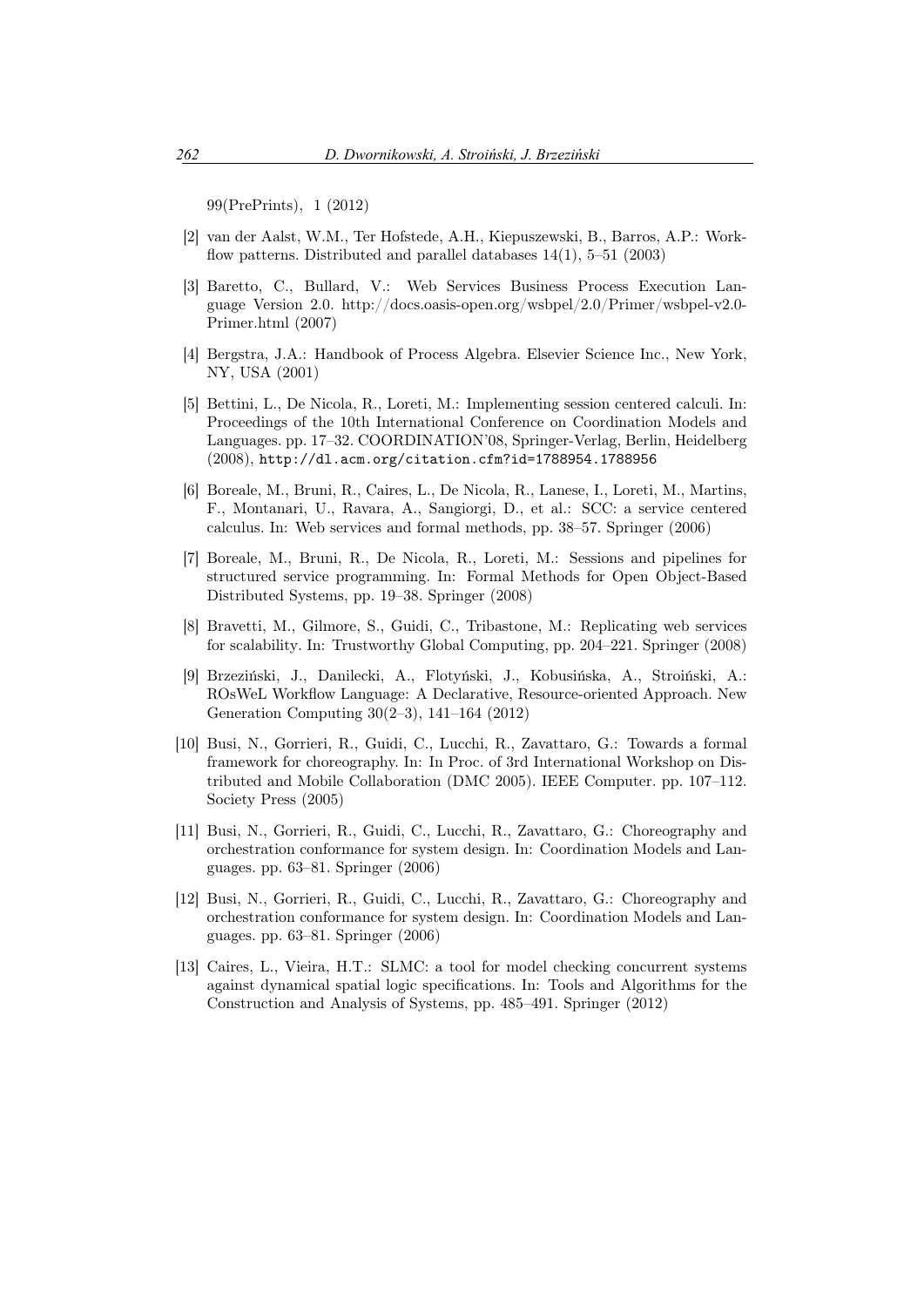- [14] Dustdar, S., Gombotz, R., Baina, K.: Web Services Interaction Mining. Tech. Rep. TUV-1841-2004-16, Technical University of Vienna, Information Systems Institute, Distributed Systems Group (2004)
- [15] Dwornikowski, D., Stroiński, A., Brzeziński, J.: Conformance Checking of Communicating Resource Systems with RAs Calculus. In: Services Computing (SCC), 2015 IEEE International Conference on. pp. 759–764. IEEE (2015)
- [16] Emerson, E.A., Clarke, E.M.: Characterizing correctness properties of parallel programs using fixpoints. Springer (1980)
- [17] Fielding, R., J., R.: Hypertext Transfer Protocol (HTTP/1.1): Semantics and Content (2014)
- [18] Fielding, R.T.: Architectural Styles and the Design of Network-based Software Architectures. Ph.D. thesis, University of California, Irvine (2000)
- [19] Fokkink, W.: Introduction to Process Algebra. Springer (2000)
- [20] Gelernter, D.: Generative communication in Linda. ACM Transactions on Programming Languages and Systems (TOPLAS) 7(1), 80–112 (1985)
- [21] Guidi, C., Lucchi, R.: Mobility mechanisms in service oriented computing. In: In: Proc. of 8th International Conference on on Formal Methods for Open ObjectBased Distributed Systems. pp. 233–250. Springer (2006)
- [22] Guidi, C., Lucchi, R., Gorrieri, R., Busi, N., Zavattaro, G.: SOCK: a calculus for service oriented computing. In: Service-Oriented Computing–ICSOC 2006, pp. 327–338. Springer (2006)
- [23] Hadley, M.J.: Web application description language (wadl). Tech. rep., Sun Microsystems,Inc., Mountain View, CA, USA (2006)
- [24] He, H.: Implementing REST Web Services: Best Practices and Guidelines. http://www.xml.com/pub/a/2004/08/11/rest.html (2004)
- [25] Hernández, A.G., García, M.N.M.: A formal definition of RESTful semantic web services. In: Proceedings of the First International Workshop on RESTful Design. pp. 39–45. ACM (2010)
- [26] jolie-lang.org: JOLIE: homepage. http://www.jolie-lang.org/ (2013)
- [27] JOpera.org: JOpera process support for Web Services. http://www.jopera.org/ (2013)
- [28] Juric B., M.: A Hands-on Introduction to BPEL (2006), oracle 2006
- [29] Kitchin, D., Quark, A., Cook, W., Misra, J.: The Orc programming language. In: Formal Techniques for Distributed Systems, pp. 1–25. Springer (2009)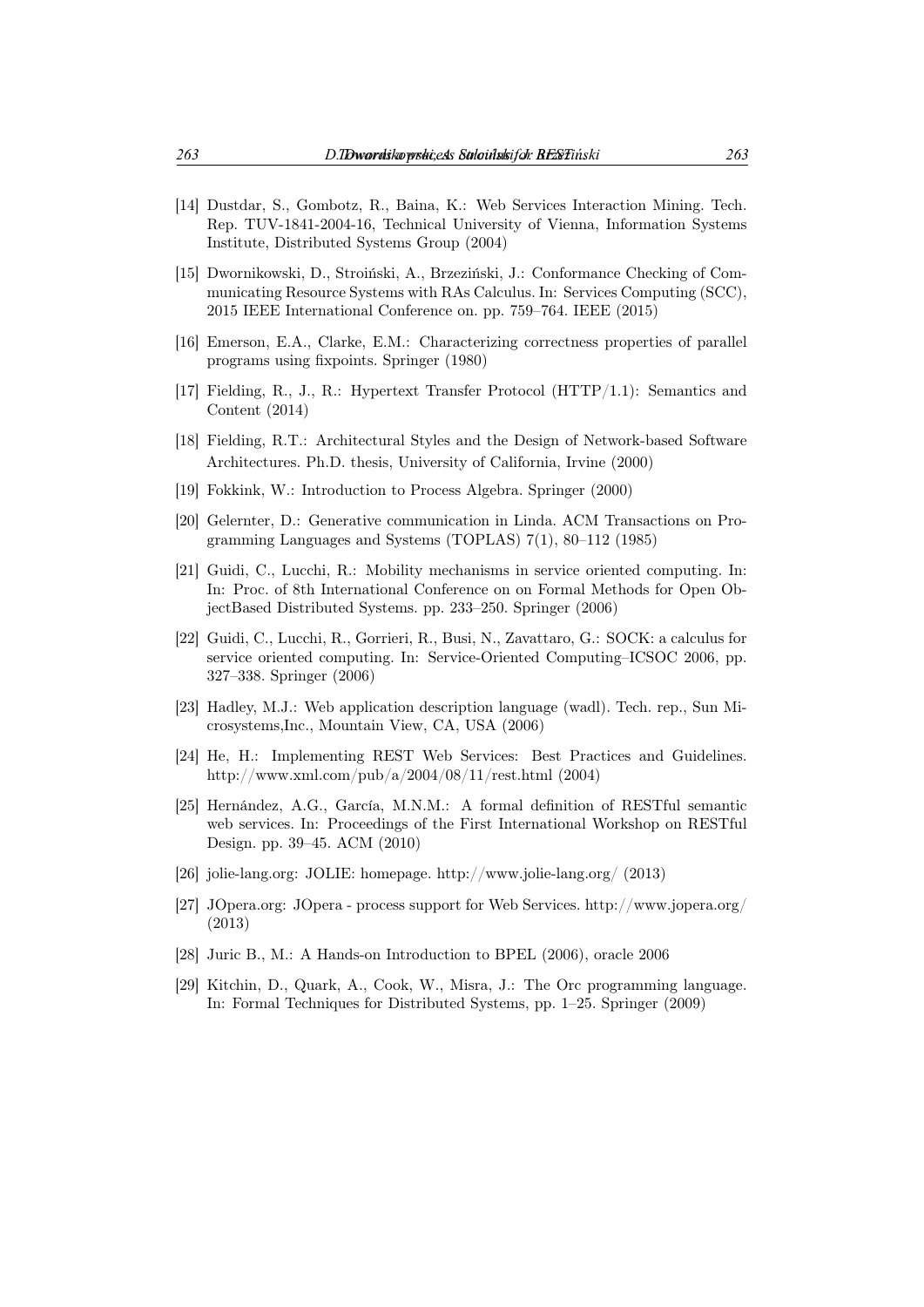- [30] Klein, U., Namjoshi, K.S.: Formalization and Automated Verification of RESTful Behavior. In: Computer Aided Verification. pp. 541–556. Springer (2011)
- [31] Kopecký, J., Gomadam, K., Vitvar, T.: hrests: An html microformat for describing restful web services. In: Proceedings of the 2008 IEEE/WIC/ACM International Conference on Web Intelligence and Intelligent Agent Technology - Volume 01. pp. 619–625. WI-IAT '08, IEEE Computer Society, Washington, DC, USA (2008), http://dx.doi.org/10.1109/WIIAT.2008.379
- [32] Lapadula, A., Pugliese, R., Tiezzi, F.: A calculus for orchestration of web servuces (full version). Tech. rep., Univ. Firenze (2006)
- [33] Lapadula, A., Pugliese, R., Tiezzi, F.: A calculus for orchestration of web services. In: Programming Languages and Systems, pp. 33–47. Springer (2007)
- [34] Lathem, J., Gomadam, K., Sheth, A.P.: Sa-rest and (s)mashups: Adding semantics to restful services. In: Proceedings of the International Conference on Semantic Computing. pp. 469–476. ICSC '07, IEEE Computer Society, Washington, DC, USA (2007)
- [35] Pautasso, C., Zimmermann, O., Leymann, F.: Restful web services vs. big'web services: making the right architectural decision. In: Proceedings of the 17th international conference on World Wide Web. pp. 805–814. ACM (2008)
- [36] Plotkin, G.: A structural approach to operational semantics (1981)
- [37] Pnueli, A.: The temporal logic of programs. In: Foundations of Computer Science, 1977., 18th Annual Symposium on. pp. 46–57. IEEE (1977)
- [38] Richardson, L., Ruby, S.: RESTful Web Services. O'Reilly Media (2007)
- [39] Sangiorgi, D.: Introduction to Bisimulation and Coinduction. Cambridge University Press, New York, NY, USA (2011)
- [40] Sheth, A.P., Gomadam, K., Lathem, J.: Sa-rest: Semantically interoperable and easier-to-use services and mashups. IEEE Internet Computing 11(6), 91–94 (Nov 2007), http://dx.doi.org/10.1109/MIC.2007.133
- [41] Stroiński, A., Dwornikowski, D., Brzeziński, J.: Resource Mining: Applying Process Mining to Resource-Oriented Systems. In: Business Information Systems, pp. 217–228. Springer International Publishing (2014)
- [42] Stroiński, A., Dwornikowski, D., Brzeziński, J.: RESTful Web Service Mining: simple algorithm supporting resource-oriented systems. In: Web Services (ICWS), 2014 IEEE International Conference on. pp. 694–695. IEEE (2014)
- [43] Van Glabbeek, R.J., Weijland, W.P.: Branching time and abstraction in bisimulation semantics. Journal of the ACM (JACM) 43(3), 555–600 (1996)